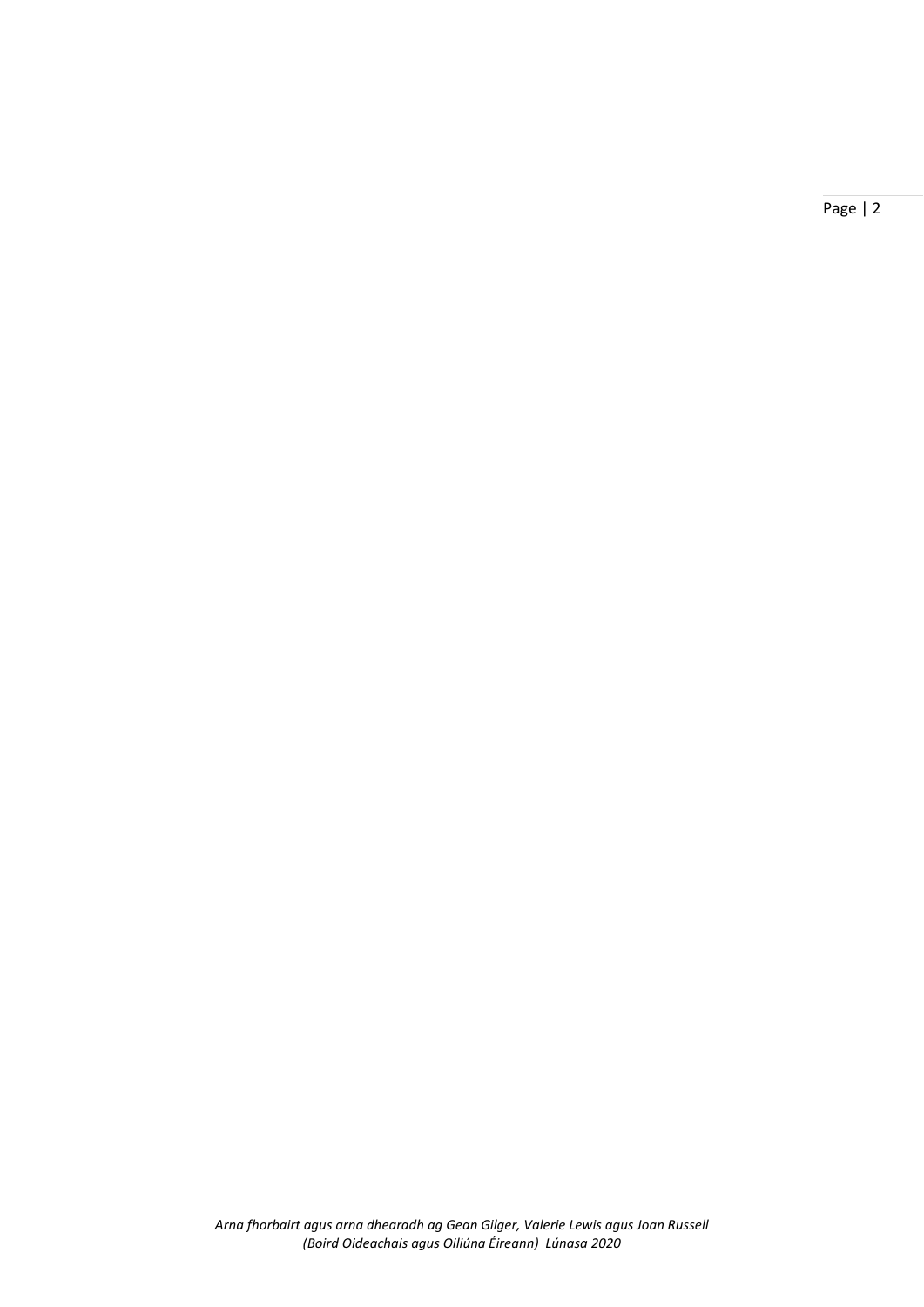

| Réamhrá                                                                   |  |
|---------------------------------------------------------------------------|--|
| Creat chun Plean a Fhorbairt chun Inniúlacht Dhigiteach Foirne a Fheabhsú |  |

# *Aguisíní*

| Aguisín 1 Ról agus Feidhm na Foirne Foghlama Digití             |    |
|-----------------------------------------------------------------|----|
| Aguisín 2 Iniúchadh Inniúlachta Scileanna Digiteacha (Foireann) | 8  |
| Aguisín 3 Ceardlann na Roinne Ábhar (Bileog Oibre)              | 9  |
| Aguisín 4 Cur i láthair don Fhoireann (Treoir)                  | 10 |
| Aguisín 5 Fócasghrúpa Scoláirí - Ceisteanna Pras                | 11 |
| Aguisín 6 Acmhainní Seachtracha                                 | 12 |
| Aguisín 7 Teimpléad Plean Foghlama Digití - Acmhainn PDST       | 13 |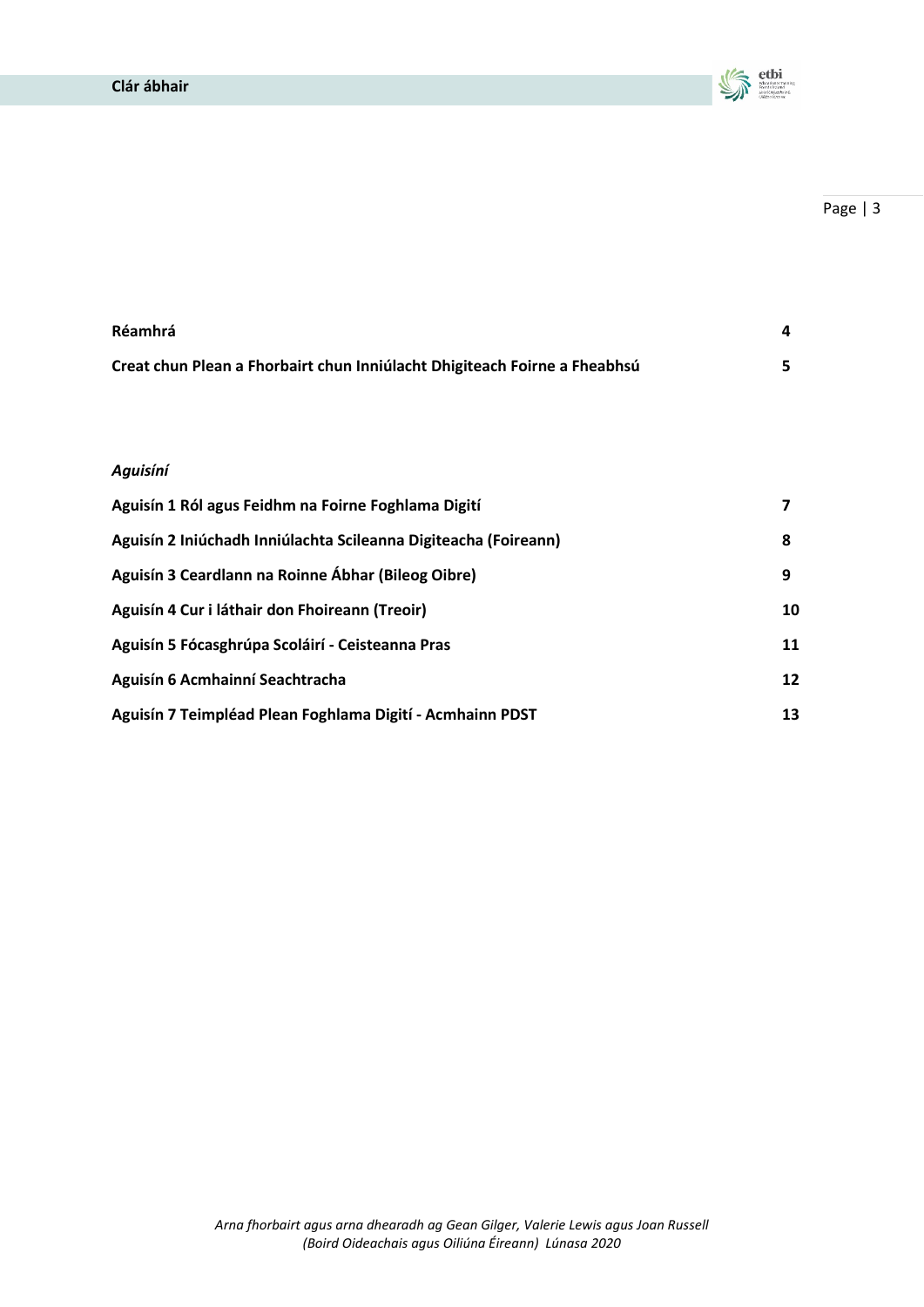

*Sainmhínítear Inniúlacht Dhigiteach mar an tsraith scileanna, eolais agus dearcaí a chuireann ar chumas úsáid mhuiníneach, chruthaitheach agus chriticiúil na dteicneolaíochtaí digiteacha teagasc, foghlaim agus measúnú a fheabhsú.* 

(Creat Foghlama Digiteach do hIarbhunscoileanna)

Page | 4

Tiomsaíodh an creat seo chun Plean a fhorbairt chun Inniúlacht Dhigiteach Foirne a Fheabhsú mar phacáiste acmhainní chun tacú le scoileanna agus coláistí Boird Oideachais & Oiliúna agus ba cheart go mbeadh sé mar **chuid den** Phlean Foghlama Digiteach foriomlán don scoil.

Tá sé mar aidhm shonrach aige tacú le ceannairí scoile chun riachtanais chrua-earraí agus scileanna digiteacha múinteoirí a shainaithint de réir chur i bhfeidhm Straitéise Digiteach um Theagasc Digiteach, Foghlaim agus Measúnú, mar a éilíonn an *Straitéis Dhigiteach do Scoileanna 2015 – 2020.*

[https://www.education.ie/en/Publications/Policy-Reports/Digital-Strategy-forSchools-2015-](https://www.education.ie/en/Publications/Policy-Reports/Digital-Strategy-forSchools-2015-2020.pdf) [2020.pdf](https://www.education.ie/en/Publications/Policy-Reports/Digital-Strategy-forSchools-2015-2020.pdf)

Dearadh an próiseas a leagtar amach san acmhainn seo ar bhealach a éascaíonn guth bainistíochta na scoile, múinteoirí agus mac léinn tionchar a imirt ar fhorbairt creata tacaíochta bríoch do mhúinteoirí i bhforbairt a gcuid scileanna teagaisc digití.

|                                                                                      | Próiseas Féinmheastóireachta Scoile                                           | <b>Creat Inniúlachta Digití</b>                                         |  |  |
|--------------------------------------------------------------------------------------|-------------------------------------------------------------------------------|-------------------------------------------------------------------------|--|--|
| Ainmnigh                                                                             | Ainmnigh an fócas                                                             | Céim 1 & 2: Cumarsáid tosaigh leis an<br>bhfoireann agus réamhphleanáil |  |  |
| <b>Fianaise</b><br>an fócas<br>a bhailiú<br>Déan anaili<br>agus déan<br>breithiúnais | <b>Bailigh fianaise</b>                                                       | Céim 3: Bailiú sonraí                                                   |  |  |
| bhsúcháin<br>icriobh agus roinn<br>hhfoidh<br>airisc agus plean                      | Déan anailís agus déan<br>breithiúnais                                        |                                                                         |  |  |
|                                                                                      | Scríobh agus roinn tuairisc agus<br>plean feabhsúcháin                        | Céim 4: Pleanáil gníomhaíochta                                          |  |  |
|                                                                                      | Cuir plean feabhsúcháin i<br>ngníomh                                          | Céim 5: Cur i bhFeidhm                                                  |  |  |
|                                                                                      | Déan monatóireacht ar<br>ghníomhartha agus déan<br>meastóireacht ar thionchar | Céim 6: Athbhreithniú agus<br>meastóireacht                             |  |  |

Tá an creat-doiciméad seo deartha chun ailíniú leis an bPróiseas Féinmheastóireachta Scoile.

Forbraíodh an creat-doiciméad seo mar fhreagairt ar aiseolas ónár scoileanna maidir le foghlaim dhigiteach agus a dtaithí ar theagasc agus ar fhoghlaim le linn COVID 19.

Tá súil agam go mbeidh sé ina chabhair do scoileanna.

*Gean, Valerie & Joan*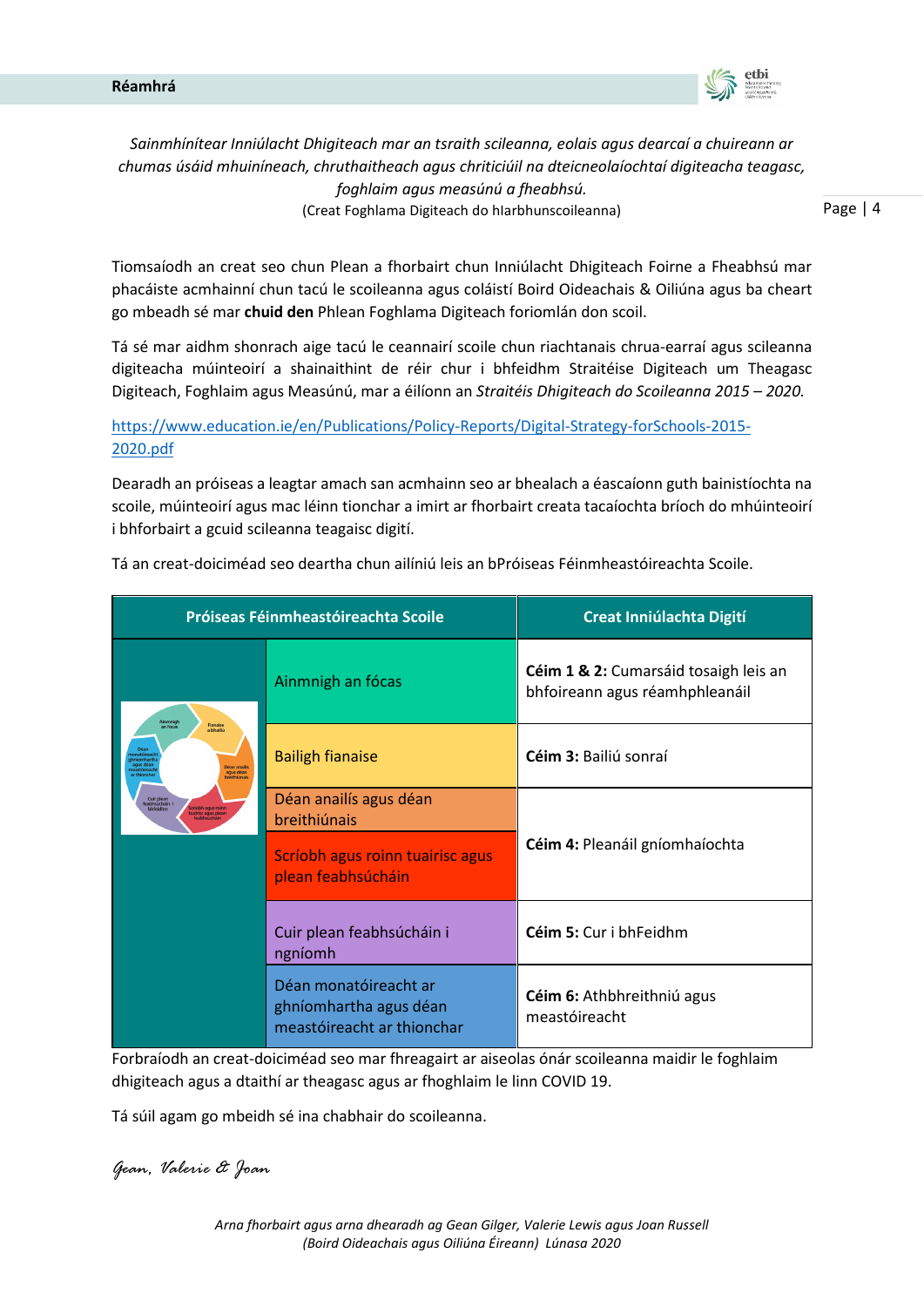# **Creat chun Plean a Fhorbairt chun Inniúlacht Dhigiteach na Foirne a Fheabhsú**



|     | <b>CÉIM</b>                                                                                | <b>GNÍOMH</b>                                                                                                                                                                                                                                                                                                                                                                                            | <b>ÁBHAR</b><br><b>TACAÍOCHTA</b>                                                                                        |
|-----|--------------------------------------------------------------------------------------------|----------------------------------------------------------------------------------------------------------------------------------------------------------------------------------------------------------------------------------------------------------------------------------------------------------------------------------------------------------------------------------------------------------|--------------------------------------------------------------------------------------------------------------------------|
|     | Céim 1                                                                                     | Cumarsáid tosaigh leis an bhfoireann                                                                                                                                                                                                                                                                                                                                                                     |                                                                                                                          |
| 1.1 | <b>Cumarsáid leis</b><br>an bhFoireann                                                     | Le breac-chuntas a thabhairt<br>Togra chun athbhreithniú / forbairt a dhéanamh ar<br>'Chreat chun Plean a Fhorbairt chun Inniúlacht Dhigiteach<br>na Foirne a Fheabhsú<br>mar chuid de Phlean Foghlama Digití na scoile<br>Foireann Foghlama Digití a bhunú / athbhunú<br>$\bullet$                                                                                                                      |                                                                                                                          |
|     | Céim <sub>2</sub>                                                                          | Réamhphleanáil                                                                                                                                                                                                                                                                                                                                                                                           |                                                                                                                          |
| 2.1 | <b>Foireann um</b><br>Fhoghlaim<br><b>Dhigiteach</b><br>(FFD)                              | Cruinniú den fhoireann um Fhoghlaim Dhigiteach a<br>thionól chun plean gníomhaíochta, plean feidhmithe agus<br>próiseas athbhreithnithe a shainaithint.                                                                                                                                                                                                                                                  | <b>Aguisín 1</b><br>Ról agus<br>feidhmeanna<br><b>FFD</b>                                                                |
| 2.2 | Cur i láthair<br>don Fhoireann                                                             | Cur i láthair don fhoireann chun léargas a thabhairt ar an<br>togra le haghaidh plean Gníomhaíochta, Forfheidhmithe<br>agus Athbhreithnithe.                                                                                                                                                                                                                                                             | <b>Aguisín 4</b><br>Cur i láthair<br>don<br>Fhoireann<br>bainistíochta<br>sinsearaí<br>agus don<br>fhoireann -<br>Treoir |
|     | Céim <sub>3</sub>                                                                          | <b>Bailiú Sonraí</b>                                                                                                                                                                                                                                                                                                                                                                                     |                                                                                                                          |
| 3.1 | Athbhreithniú<br>a dhéanamh ar<br>an gCreat<br>Inniúlachta<br>Digití atá ag an<br>scoil    | Creat Inniúlachta Digití arna athbhreithniú ag an bhFFD                                                                                                                                                                                                                                                                                                                                                  |                                                                                                                          |
|     |                                                                                            | Suirbhé le dáileadh ar an bhfoireann go léir                                                                                                                                                                                                                                                                                                                                                             | <b>Aguisín 2</b>                                                                                                         |
| 3.2 | Iniúchadh ar<br><b>Scileanna</b><br><b>Teagaisc</b><br><b>Dhigiteacha</b><br><b>Foirne</b> | Cuspóir:<br>Ceanglais crua-earraí a aithint agus na crua-earraí<br>cuí a sholáthar / a fhoinsiú de réir mar is gá agus<br>laistigh de theorainneacha an bhuiséid atá ar fáil.<br>Leibhéal inniúlachta in úsáid uirlisí teagaisc TF a<br>aithint d'fhonn na tacaíochtaí inmheánacha atá<br>ar fáil agus / nó na tacaíochtaí seachtracha atá<br>riachtanach d'fhorbairt ghairmiúil na foirne a<br>aithint. | Iniúchadh<br>Inniúlachta<br>Scileanna<br>Digiteacha<br>(Múinteoir<br>Aonair)                                             |
| 3.3 | Fócasghrúpa<br><b>Scoláirí</b>                                                             | Fócasghrúpa a stiúradh le scoláirí ón 2ú-6ú Bliain<br>Cuspóir:<br>Na huirlisí digiteacha a úsáidtear sa<br>Mhúinteoireacht agus san Fhoghlaim a<br>shainaithint le linn dhúnadh scoileanna a raibh<br>tionchar dearfach acu ar fhoghlaim na scoláirí.<br>Modhanna cumarsáide a shainaithint a bhí<br>úsáideach agus éifeachtach le linn dhúnadh<br>scoileanna                                            | <b>Aguisín 5</b><br>Fócasghrúpa<br>Scoláirí -<br>Ceisteanna<br>Pras                                                      |

*Arna fhorbairt agus arna dhearadh ag Gean Gilger, Valerie Lewis agus Joan Russell (Boird Oideachais agus Oiliúna Éireann) Lúnasa 2020*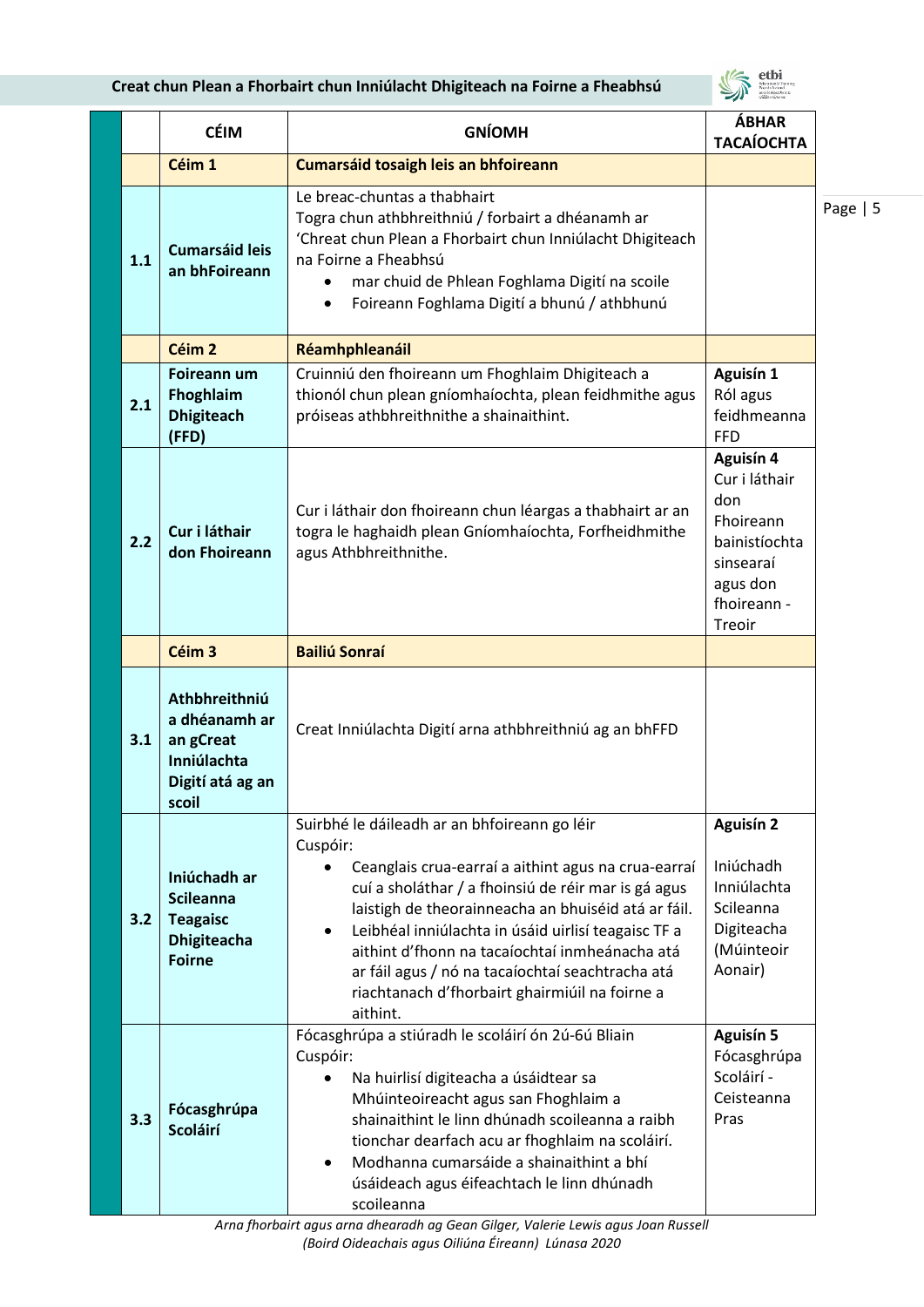|     |                                                         | Uirlisí digiteacha a úsáideann múinteoirí a aithint<br>$\bullet$<br>chun scoláirí a mheas agus aiseolas a sholáthar ar<br>bhealach éifeachtach.                                                                                                                                                                                                                    |                                                                                                                               |      |
|-----|---------------------------------------------------------|--------------------------------------------------------------------------------------------------------------------------------------------------------------------------------------------------------------------------------------------------------------------------------------------------------------------------------------------------------------------|-------------------------------------------------------------------------------------------------------------------------------|------|
| 3.4 | Ceardlanna na<br><b>Roinne Ábhar</b>                    | Machnamh ar an gcleachtas ó Mhárta go Meitheamh<br>2020 - Aiseolas curtha ar ais chuig FFD<br>Cuspóir:<br>Scileanna teagaisc digiteacha roinn an ábhair a<br>aithint.<br>Suas le 3 scil teagaisc dhigiteacha a aithint le<br>forbairt trasna na roinne.<br>Scileanna teagaisc digiteacha a aithint a<br>$\bullet$<br>d'fhéadfaidís a roinnt le ranna eile.         | <b>Aguisín 3</b><br>Iniúchadh<br>Inniúlachta<br>Scileanna<br>Digiteacha<br>(Roinn<br>Ábhar)                                   | Page |
| 3.5 | Comhordú<br>Sonraí<br>(Iniúchadh /<br>fócasghrúpaí)     | Sonraí iniúchta foirne agus grúpaí fócais na scoláirí a<br>chomhordú ag an bhFFD agus tuarascáil a ullmhú don<br>Fhoireann                                                                                                                                                                                                                                         | Tuarascáil a<br>eisiúint trí<br>ríomhphost /<br>ag cruinniú<br>foirne nó trí<br>mhodh<br>cumarsáide<br>comhaontait<br>he eile |      |
|     | Céim 4                                                  | <b>Pleanáil Gníomhaíochta</b>                                                                                                                                                                                                                                                                                                                                      |                                                                                                                               |      |
| 4.1 | <b>Deiseanna</b><br>foghlama<br>digiteacha a<br>aithint | Deiseanna foghlama digiteacha a aithint a bhféadfadh<br>cuid díobh seo a leanas nó gach ceann díobh a áireamh:<br>foghlaim féin-threoraithe<br>$\bullet$<br>breisoiliúint idir-rannach<br>$\bullet$<br>ag leibhéal na scoile uile<br>$\bullet$<br>Gníomhaireachtaí seachtracha a aithint chun<br>$\bullet$<br>deiseanna foghlama a sholáthar ag leibhéal na scoile | <b>Aguisín 6</b><br>Acmhainní<br>Seachtracha                                                                                  |      |
| 4.2 | <b>Deiseanna</b><br>Foghlama<br>Gairmiúla               | Sceideal beartaithe um Fhoghlaim Ghairmiúil a fhorbairt<br>le comhaontú ag<br>Foireann Bainistíochta Sinsearaí<br>Foireann na scoile<br>$\bullet$                                                                                                                                                                                                                  |                                                                                                                               |      |
| 4.3 | <b>Próiseas</b><br>meastóireachta                       | Plean a fhorbairt do bhailiú sonraí chun críche<br>meastóireachta a bheidh aontaithe ag<br>Foireann Bainistíochta Sinsearaí<br>$\bullet$<br>Foireann na scoile<br>$\bullet$                                                                                                                                                                                        |                                                                                                                               |      |
|     | Céim 5                                                  | <b>Cur i bhFeidhm</b>                                                                                                                                                                                                                                                                                                                                              |                                                                                                                               |      |
| 5.1 | Cur i bhFeidhm                                          | Plean a chur i bhfeidhm agus sonraí a bhailiú le haghaidh<br>meastóireachta<br>Déan anailís ar shonraí le linn an phróisis feidhmithe chun<br>bonn eolais a chur faoi phleananna reatha agus<br>pleananna don todhchaí                                                                                                                                             |                                                                                                                               |      |
|     | Céim 6                                                  | Athbhreithniú agus Meastóireacht                                                                                                                                                                                                                                                                                                                                   |                                                                                                                               |      |
| 6.1 | Athbhreithniú                                           | Déanann an FFD athbhreithniú deireadh bliana chun<br>bonn eolais a chur faoin bplean don bhliain acadúil dar<br>gcionn                                                                                                                                                                                                                                             |                                                                                                                               |      |

 $6 \,$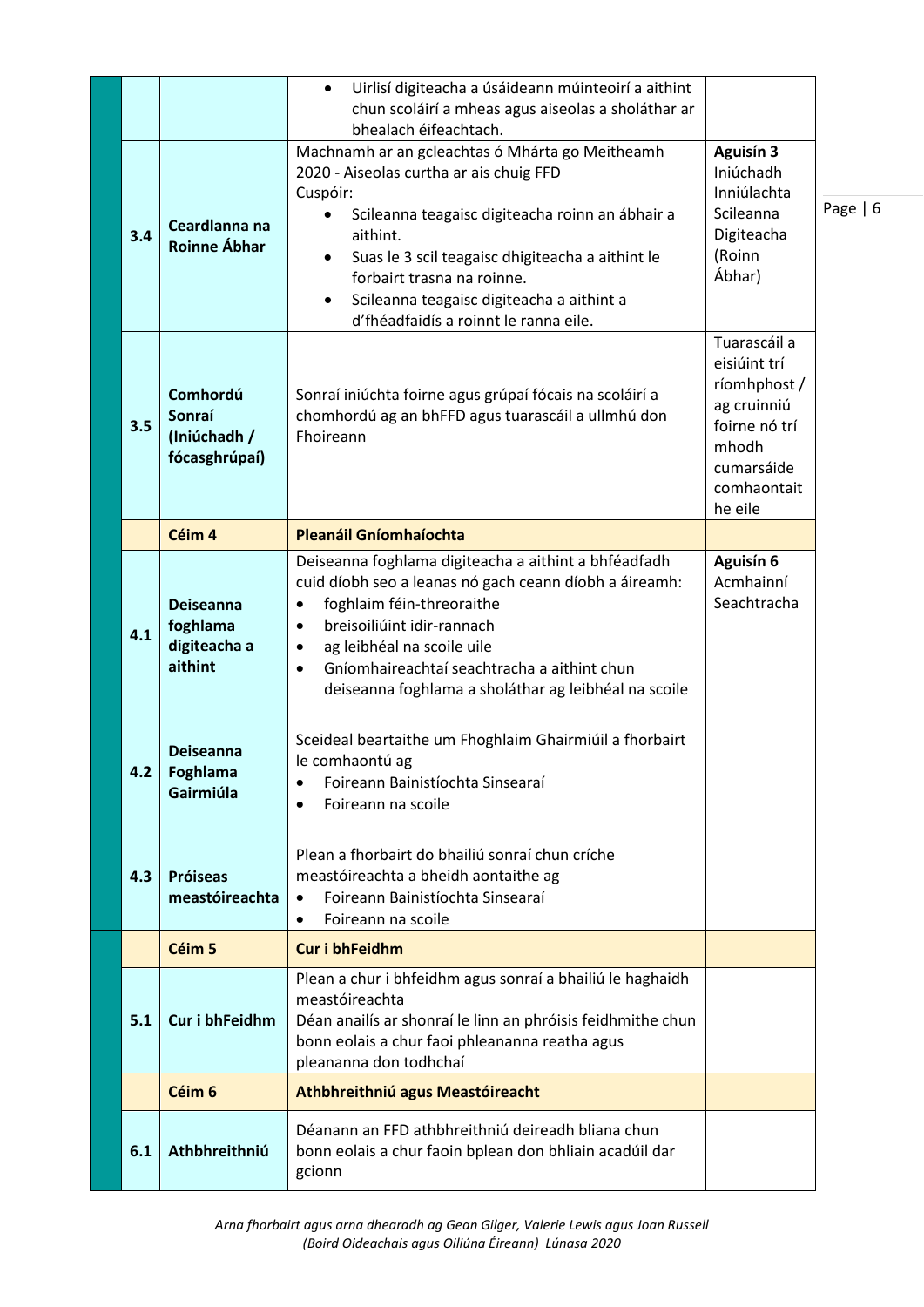

|                    | Ról agus feidhmeanna na Foirne Foghlama Digití                                                                                                                                                                                                                                                                                                                 |
|--------------------|----------------------------------------------------------------------------------------------------------------------------------------------------------------------------------------------------------------------------------------------------------------------------------------------------------------------------------------------------------------|
| Ról                | Tacú leis an bhFoireann Bainistíochta Sinsearaí plean straitéiseach éifeachtach a<br>cheapadh agus a chur i bhfeidhm chun freastal ar riachtanais dhigiteacha na<br>foirne, agus scoláirí ina dhiaidh sin, chun leanúnachas an Teagaisc & na<br>Foghlama a chur chun cinn go héifeachtach i gcás cás Foghlama Cumaisc nó cás<br>Teagaisc agus Foghlama cianda. |
|                    | Fócasghrúpaí a reáchtáil le scoláirí chun sonraí a bhailiú ar theagasc<br>agus ar fhoghlaim le linn dhúnadh scoileanna 2020                                                                                                                                                                                                                                    |
|                    | Sonraí ó ghrúpaí fócais mac léinn a chomhordú agus a anailísiú                                                                                                                                                                                                                                                                                                 |
|                    | Sonraí ó Iniúchadh Scileanna Digiteacha Foirne a chomhordú agus a<br>anailísiú                                                                                                                                                                                                                                                                                 |
| <b>Feidhmeanna</b> | Sonraí agus torthaí a chur i láthair na foirne ag an gcéad chruinniú<br>foirne                                                                                                                                                                                                                                                                                 |
|                    | Ceardlanna idir-rannacha a éascú agus aiseolas a bhailiú                                                                                                                                                                                                                                                                                                       |
|                    | Athbhreithniú foirne ar an bPlean Foghlama Digití a éascú                                                                                                                                                                                                                                                                                                      |
|                    | Plean Foghlama Digiteach a athdhréachtú / nuashonrú bunaithe ar<br>thorthaí taighde agus comhairliúcháin foirne                                                                                                                                                                                                                                                |
|                    | Sceideal d'fhoghlaim ghairmiúil inmheánach agus sheachtrach a<br>cheapadh chun freastal ar riachtanais dhigiteacha na foirne                                                                                                                                                                                                                                   |
|                    | Dul chun cinn na foirne a mheas agus tuilleadh deiseanna foghlama<br>gairmiúla a chur i bhfeidhm don fhoireann más gá.                                                                                                                                                                                                                                         |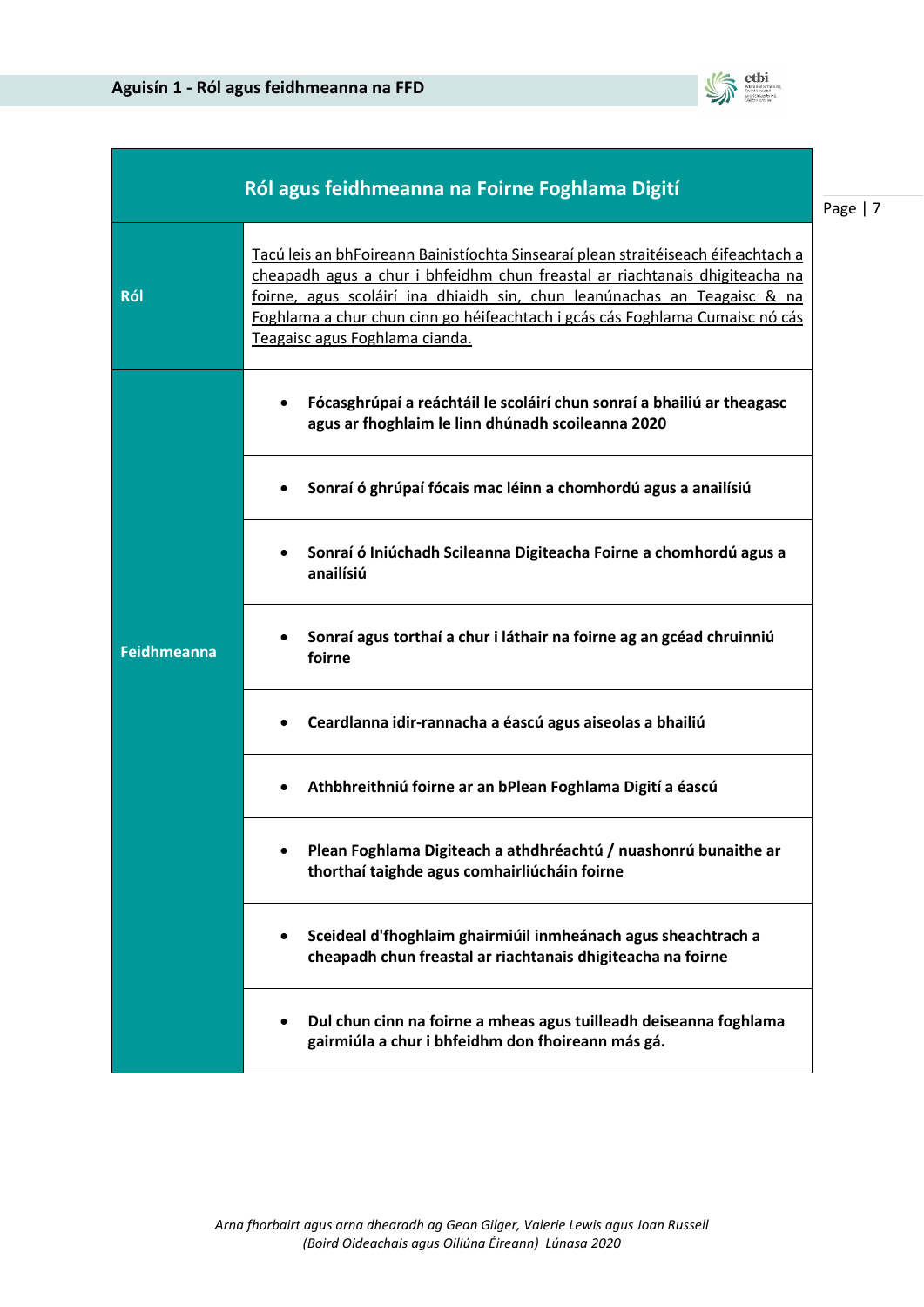| Sa cholún deiridh, cuir tic leis na scileanna a mbeifeá compordach ag taispeáint do bhaill foirne eile |   |                |   |   |   |             |
|--------------------------------------------------------------------------------------------------------|---|----------------|---|---|---|-------------|
| Rochtain ar ghléasanna digiteacha                                                                      |   |                |   |   |   | <b>DEMO</b> |
| Is liom mo ghléas féin (taibléad, ríomhaire glúine, eile)                                              |   |                |   |   |   |             |
| Tá teacht agam ar ghléas scoile gur féidir liom a úsáid sa bhaile                                      |   |                |   |   |   |             |
| Is féidir liom a phriontáil sa bhaile                                                                  |   |                |   |   |   |             |
| Is féidir liom físeáin a thaifeadadh sa bhaile                                                         |   |                |   |   |   |             |
| Is féidir liom ábhar a scanadh sa bhaile                                                               |   |                |   |   |   |             |
| Rochtain ar Leathanbhanda / Wifi                                                                       | 1 | $\overline{2}$ | 3 | 4 | 5 |             |
| Tá teacht agam ar leathanbhanda ar ardchaighdeán sa<br>bhaile                                          |   |                |   |   |   |             |
| Bhí mé in ann dul i dteagmháil le scoláirí le linn COVID                                               |   |                |   |   |   |             |
| <b>Scileanna Digiteacha</b>                                                                            | 1 | 2              | 3 | 4 | 5 |             |
| Is féidir liom ríomhphoist a sheoladh agus a fháil                                                     |   |                |   |   |   |             |
| Is féidir liom ceangaltán a chur le ríomhphost                                                         |   |                |   |   |   |             |
| Is féidir liom ardán foghlama fíorúil a úsáid (m.sh.<br>Schoology, Edmodo, MS Teams agus araile.)      |   |                |   |   |   |             |
| Is féidir liom seomra ranga ar líne a chur ar bun do mo<br>scoláirí                                    |   |                |   |   |   |             |
| Is féidir liom seomra ranga ar líne a úsáid do mo scoláirí                                             |   |                |   |   |   |             |
| Is féidir liom naisc a roinnt le mo scoláirí                                                           |   |                |   |   |   |             |
| Is féidir liom rang ar líne a reáchtáil                                                                |   |                |   |   |   |             |
| Is féidir liom rang ar líne a thaifeadadh                                                              |   |                |   |   |   |             |
| Is féidir liom rang a réamhthaifeadadh do mo scoláirí                                                  |   |                |   |   |   |             |
| Is féidir liom cur i láthair a ullmhú le roinnt le mo<br>scoláirí                                      |   |                |   |   |   |             |
| Is féidir liom glórphoist a chur le mo chur i láthair                                                  |   |                |   |   |   |             |
| Is féidir liom gearrthóga fuaime a thaifeadadh agus a<br>chur in eagar                                 |   |                |   |   |   |             |
| Is féidir liom blag a chruthú agus a úsáid                                                             |   |                |   |   |   |             |
| Is féidir liom punanna digiteacha a chruthú                                                            |   |                |   |   |   |             |
| Is féidir liom tascanna / measúnuithe ar líne a chruthú                                                |   |                |   |   |   |             |

# **Aguisín 2 - Iniúchadh Inniúlachta Scileanna Digiteacha – Foireann**

**Cuir tic sa bhosca is oiriúnaí do do leibhéal féin**



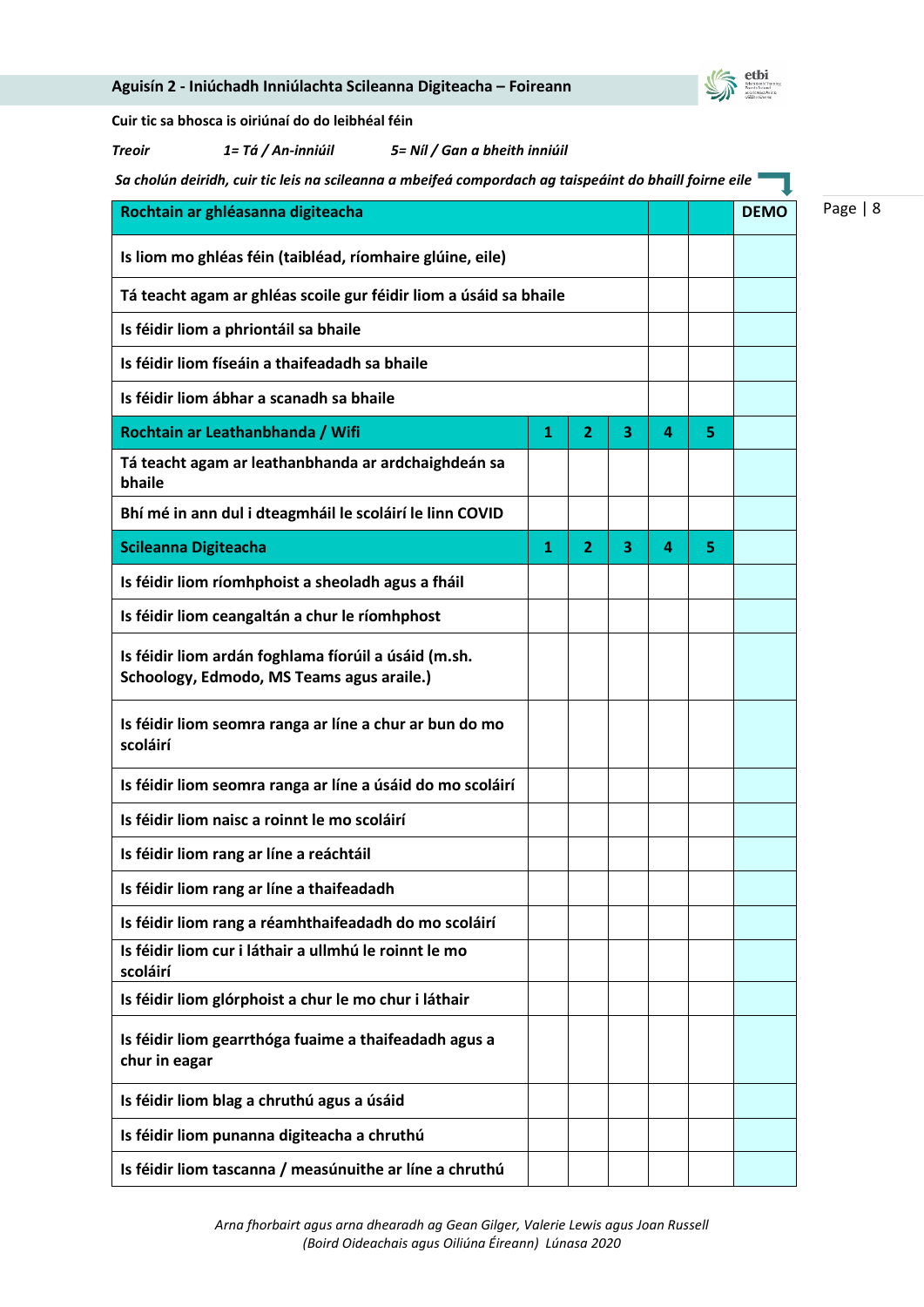

|                                                                                                          | Taithí ar Chianteagasc agus Fhoghlaim Márta-Meitheamh 2020 |
|----------------------------------------------------------------------------------------------------------|------------------------------------------------------------|
| Roinn:                                                                                                   | Comhordaitheoir:                                           |
| <b>Modhanna</b><br>Cumarsáide a<br>úsáidtear chun nasc a<br>dhéanamh le scoláirí                         |                                                            |
| Ardáin a úsáidtear<br>chun acmhainní /<br>tascanna a uaslódáil                                           |                                                            |
| Na cúig ghné is fearr<br>de Theagasc &<br><b>Foghlaim le linn</b><br>dhúnadh scoileanna ar<br>éirigh leo |                                                            |
| Trí dheis foghlama<br>gairmiúla ar ghnéithe<br>den chianteagasc ar<br>mhaith lenár roinn a<br>fháil      |                                                            |
| Scileanna digiteacha<br>ba mhaith lenár roinn<br>a roinnt le ranna eile                                  |                                                            |
| Aon ní eile                                                                                              |                                                            |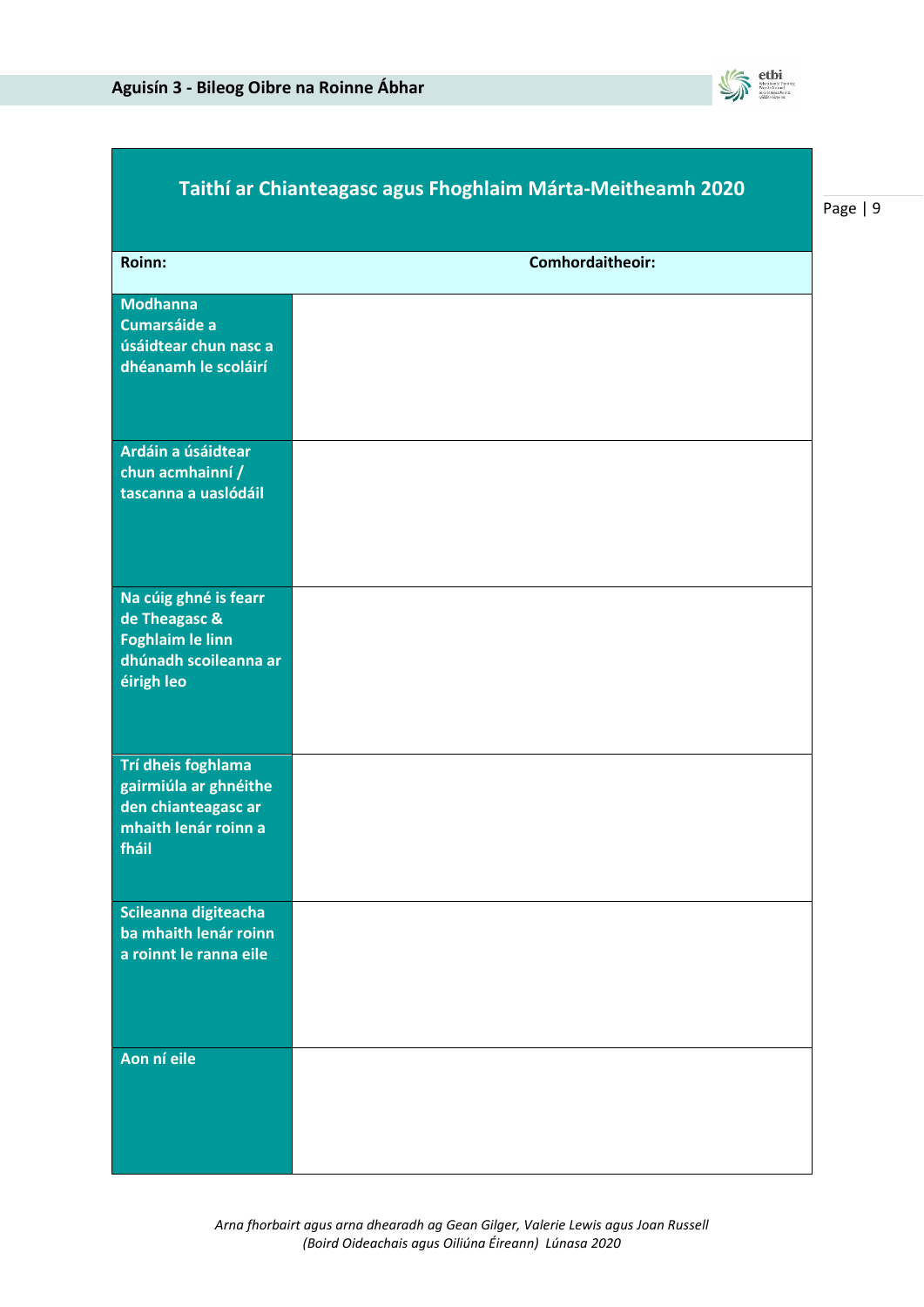

| <b>Creat Inniúlachta Digití</b><br>An áit a bhfuil muid - An áit a gcaithfimid a bheith - Conas a bhainfimid amach é                                                                                                                                                                                                                                                                                                                                             | Page $ 10$ |
|------------------------------------------------------------------------------------------------------------------------------------------------------------------------------------------------------------------------------------------------------------------------------------------------------------------------------------------------------------------------------------------------------------------------------------------------------------------|------------|
| Cuspóir an Phlean Foghlama Digití<br>Creat Foghlama Digití do Bhunscoileanna Iar-Bhunscoile<br>Ag Breathnú ar Ár Scoil Againne 2016 - Creat Cáilíochta<br>d'Iarbhunscoileanna.                                                                                                                                                                                                                                                                                   |            |
| Torthaí ó Iniúchadh Scileanna Digiteacha Foirne<br>Pointí dearfacha<br>Réimsí le haghaidh tuilleadh forbartha                                                                                                                                                                                                                                                                                                                                                    |            |
| Torthaí ó Ghrúpaí Fócas na scoláirí<br>Pointí dearfacha<br>Réimsí le haghaidh tuilleadh forbartha                                                                                                                                                                                                                                                                                                                                                                |            |
| <b>Plean Straitéise</b><br>Oibriú laistigh de ranna ábhair chun riachtanais an ghrúpa a<br>fháil amach<br>Oibriú le ranna ábhair eile chun cleachtais nua a roinnt / a<br>fhoghlaim<br>Comhairliúchán foirne - Athbhreithniú a dhéanamh ar an<br>bPlean Foghlama Digití atá ann cheana<br>An Plean Foghlama Digití atá ann cheana a athdhréachtú /<br>nuashonrú<br>Clár Deiseanna Foghlama Gairmiúla<br>Deiseanna inmheánacha<br>O<br>Deiseanna seachtracha<br>O |            |
| Meastóireacht<br>Athbhreithniú a dhéanamh ar dhul chun cinn<br>Bearta a chur i bhfeidhm le haghaidh tuilleadh forbartha                                                                                                                                                                                                                                                                                                                                          |            |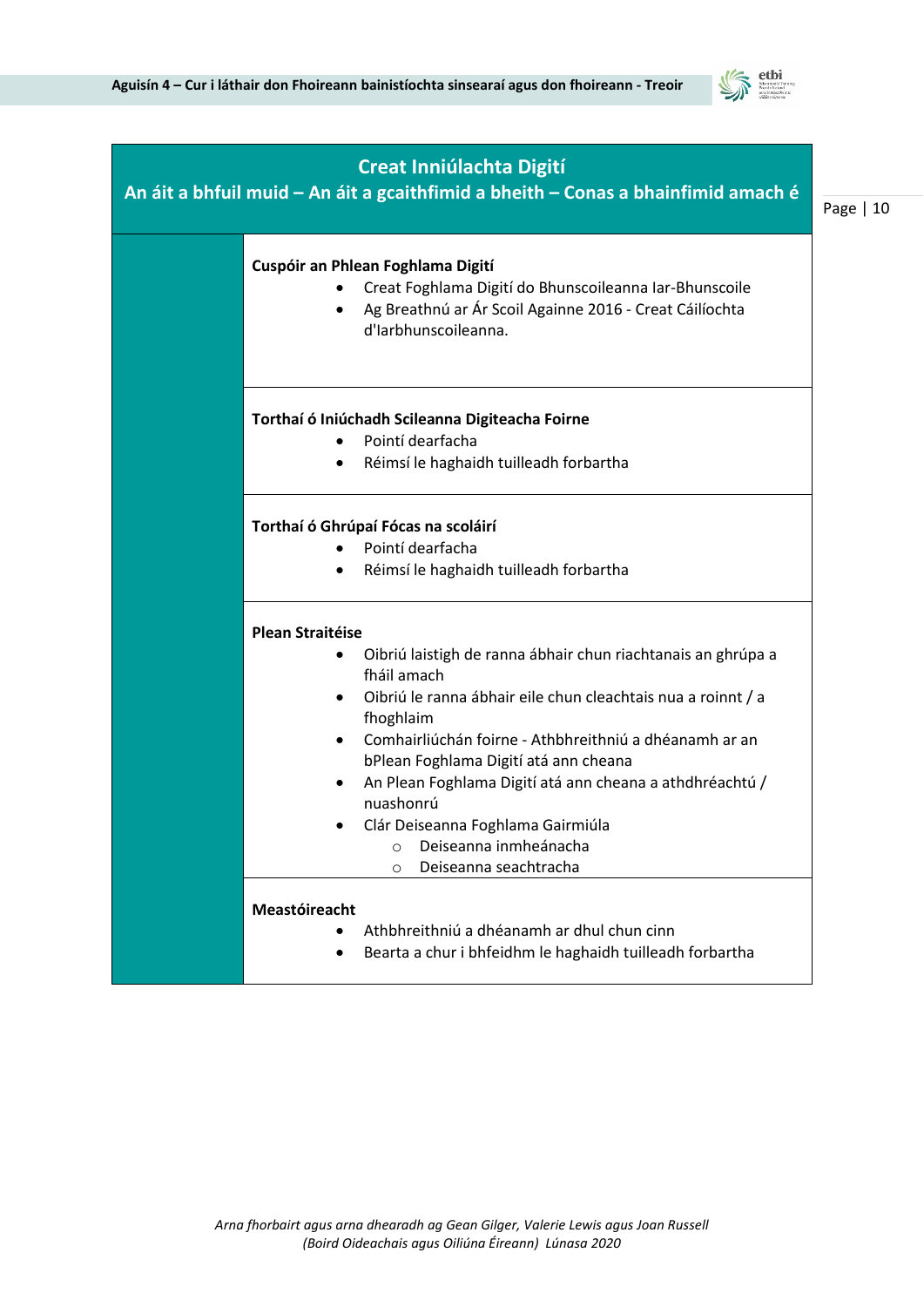

Bailiú sonraí a éascú chun beartas dearfach foghlama digití a fhorbairt

|                                                             | Tuairimí na scoláirí ar Fhoghlaim Dhigiteach le linn COVID 19                                                                                                                                                                                                                                                                                                                                                                                                                                                                                                                                                                                                                                                                  | Page $ 11$ |
|-------------------------------------------------------------|--------------------------------------------------------------------------------------------------------------------------------------------------------------------------------------------------------------------------------------------------------------------------------------------------------------------------------------------------------------------------------------------------------------------------------------------------------------------------------------------------------------------------------------------------------------------------------------------------------------------------------------------------------------------------------------------------------------------------------|------------|
| <b>Cumarsáid</b><br><b>Teagasc &amp;</b><br><b>Foghlaim</b> | Conas a rinne múinteoirí cumarsáid leat le linn COVID?<br>Cérbh iad na módhanna is éifeachtaí? Cén fáth?<br>Conas a chuir an Scoil teachtaireachtaí ginearálta in iúl?<br>Cérbh iad na módhanna is éifeachtaí? Cén fáth?<br>Conas gur mhaith leat go ndéanfaí cumarsáid leat sa<br>todhchaí?<br>Cad iad na huirlisí digiteacha ba chabhair duit le linn do<br>$\bullet$<br>chuid foghlama?<br>Ar fhoghlaim tú ó ranganna beo? An raibh siad ina cabhair<br>duit? Cén fáth?<br>An raibh tú i mbun obair ghrúpa ar líne? Conas?<br>Conas a rinne do mhúinteoirí acmhainní a roinnt leat? Cén<br>modh is fearr leat?<br>Cad iad na huirlisí digiteacha ar mhaith leat do mhúinteoirí a<br>úsáid chun cabhrú le do chuid foghlama? |            |
| Measúnú &<br><b>Tuairisciú</b>                              | Conas a fuair tú aiseolas ó do mhúinteoirí?<br>Cé chomh minic a fuair tú aiseolas ó do mhúinteoirí?<br>An bhfuil aon rud eile a d'fhéadfadh do mhúinteoirí a<br>dhéanamh chun cabhrú leat foghlaim ó aiseolas?<br>Cén cineál tascanna / measúnuithe a tugadh duit le linn<br>COVID?<br>Cén cineál tascanna / measúnuithe a mbainfeá tairbhe astu<br>sa todhchaí?                                                                                                                                                                                                                                                                                                                                                               |            |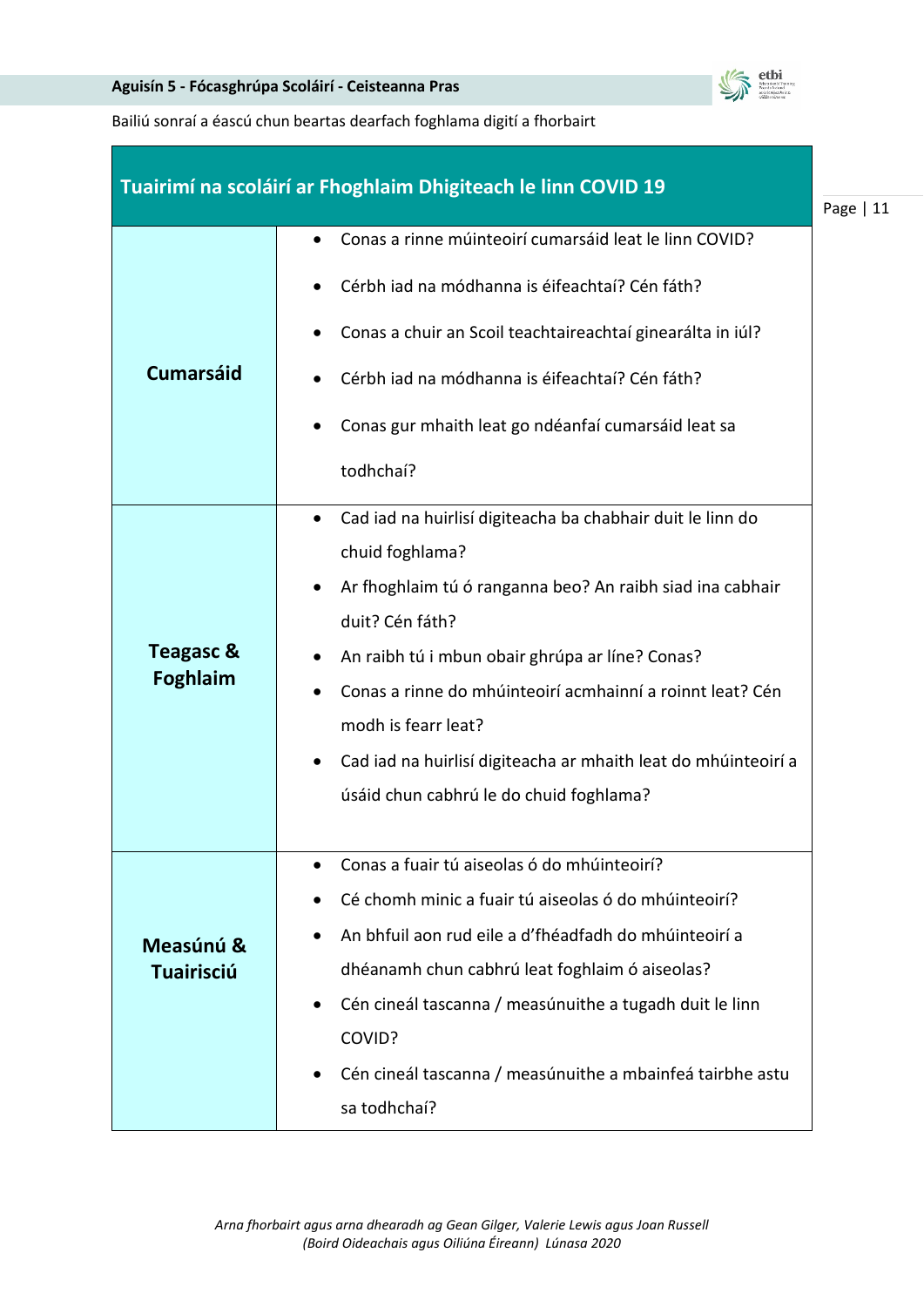#### **Aguisín 6 - Acmhainní Seachtracha**



#### **PDST – Teicneolaíocht san Oideachas**

Comhtháthú TFC san Oideachas a chur chun cinn agus tacú leis <https://www.pdsttechnologyineducation.ie/ga/>

#### **Cosaint Sonraí i Scoileanna**

Page | 12

Tugann an suíomh Gréasáin treoir earnáilsonrach chun cabhrú le scoileanna i réimse na reachtaíochta um chosaint sonraí agus soláthraíonn sé samplaí, samhailpholasaithe, cóid chleachtais agus naisc úsáideacha le hacmhainní eile.

<http://www.dataprotectionschools.ie/en/>

#### **Teicneolaíochtaí Digiteacha PDST**

Tacaíonn an leathanach seo d'ábhar coimeádaithe le scoileanna agus múinteoirí atá i mbun cianfhoghlama d'fhonn leanúnachas a sholáthar do scoláirí. <https://www.pdst.ie/DistanceLearning/DigTech>

#### **Pleanáil don Fhoghlaim Dhigiteach**

Soláthraíonn an suíomh Gréasáin seo raon acmhainní lena n-áirítear cainéal físe tiomnaithe agus leagan idirghníomhach den Chreat Foghlama Digiteach. <https://www.dlplanning.ie/>

#### **Plean Foghlama Digití a Fhorbairt do do Scoil (cúrsa ar líne)**

Cuideoidh an cúrsa seo leat an Creat Foghlama Digití a úsáid chun foghlaim dhigiteach a fheabhsú i do scoil, beag beann ar do chéim ar an turas seo.

[https://www.pdsttechnologyineducation.ie/en/Training/Courses/Developing-a-Digital-Learning-](https://www.pdsttechnologyineducation.ie/en/Training/Courses/Developing-a-Digital-Learning-Plan-for-your-School.html)[Plan-for-your-School.html](https://www.pdsttechnologyineducation.ie/en/Training/Courses/Developing-a-Digital-Learning-Plan-for-your-School.html)

#### **Creat Foghlama Digiteach do Bhunscoileanna Iar-Bhunscoile**

Tacaíonn an Creat um Fhoghlaim Dhigiteach leis an Straitéis Dhigiteach do Scoileanna agus le beartais eile na Roinne i roinnt réimsí lárnacha lena n-áirítear athchóiriú agus cur i bhfeidhm curaclaim, forbairt scileanna, oideachas múinteoirí agus torthaí foghlaimeoirí. [https://www.pdsttechnologyineducation.ie/en/Planning/Digital-Learning-Framework-and-Planning-](https://www.pdsttechnologyineducation.ie/en/Planning/Digital-Learning-Framework-and-Planning-Resources-Post-Primary/Digital-Learning-Framework-for-Post-Primary-Schools.pdf)[Resources-Post-Primary/Digital-Learning-Framework-for-Post-Primary-Schools.pdf](https://www.pdsttechnologyineducation.ie/en/Planning/Digital-Learning-Framework-and-Planning-Resources-Post-Primary/Digital-Learning-Framework-for-Post-Primary-Schools.pdf)

#### **Treoirlínte Pleanála um Fhoghlaim Dhigiteach**

Soláthraíonn na Treoirlínte um Pleanáil Foghlama Digití (Treoirlínte Pleanála FD) treoir maidir le conas is féidir leis an gCreat FD tacú le Plean Foghlama Digití (Plean FD) a chruthú do gach scoil. <https://www.pdsttechnologyineducation.ie/en/Planning/Digital-Learning-Planning-Guidelines.pdf>

#### **Teimpléad Pleanála Foghlama Digití**

[https://www.pdsttechnologyineducation.ie/en/Planning/Digital-Learning-Framework-and-Planning-](https://www.pdsttechnologyineducation.ie/en/Planning/Digital-Learning-Framework-and-Planning-Resources-Post-Primary/)[Resources-Post-Primary/](https://www.pdsttechnologyineducation.ie/en/Planning/Digital-Learning-Framework-and-Planning-Resources-Post-Primary/)

#### *Scoilnet.ie –* **Uirlisí do Mhúinteoirí**

Acmhainní ar líne chun tacú le foghlaim ábhair. <https://www.scoilnet.ie/scoilnet/tools-for-teachers/>

#### *[Webwise](https://www.webwise.ie/)*

Soláthraíonn sé comhairle agus acmhainní do thuismitheoirí agus do mhúinteoirí maidir le sábháilteacht idirlín <https://www.webwise.ie/>

\**Ní liosta uileghabhálach é seo*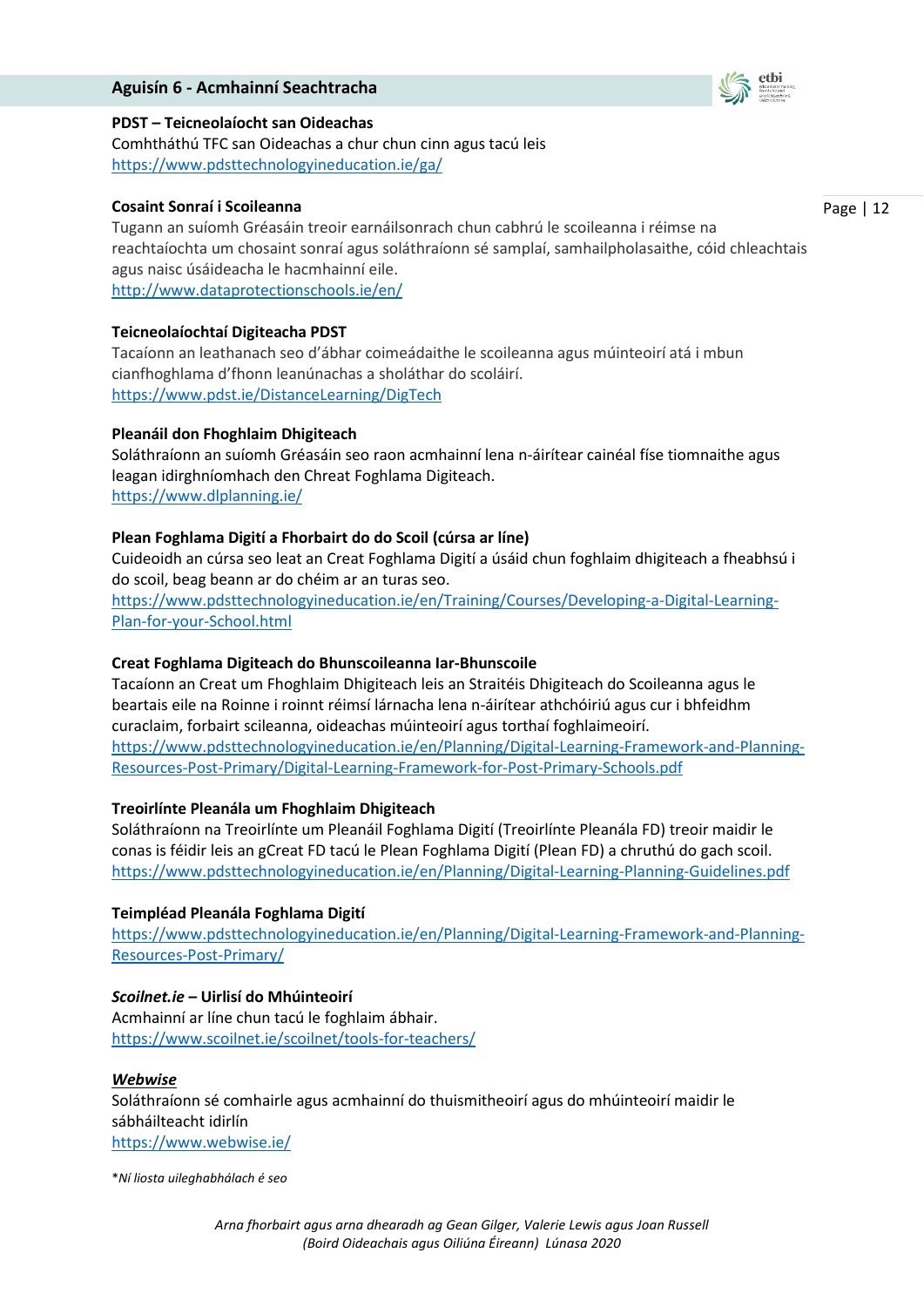**AGUISÍN 7 – PLEAN TEIMPLÉID** (Arna oiriúnú ó Phleanáil Foghlama Digiteach PDST)

*Ár bPlean chun Inniúlacht Dhigiteach na Foirne a Fheabhsú 2020/21 Mar chuid den Phlean Foghlama Digití [Ainm na Scoile]*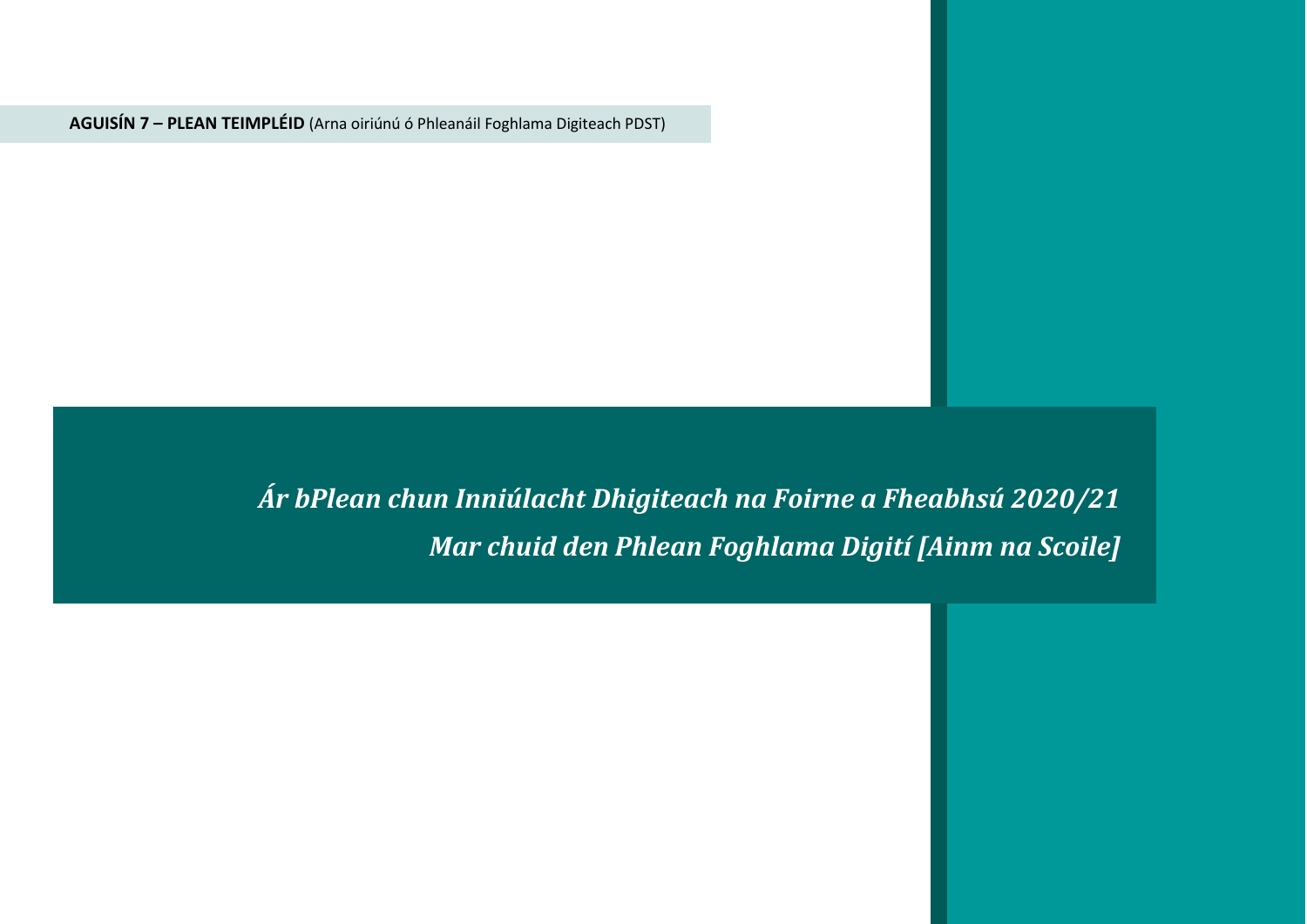# *[Ainm agus Lógó na Scoile]*

# *Ár bPlean chun Inniúlacht Dhigiteach na Foirne a Fheabhsú 2020/21*

#### **Réamhrá:**

Sainmhínítear **Inniúlacht Dhigiteach** mar an *tsraith scileanna, eolais agus dearcaí a chuireann ar chumas úsáid mhuiníneach, chruthaitheach agus chriticiúil na dteicneolaíochtaí digiteacha teagasc, foghlaim agus measúnú a fheabhsú*. (Creat Foghlama Digiteach do hIarbhunscoileanna)

#### **Na diminseain agus na réimsí ón gCreat Foghlama Digiteach atá á roghnú:**

**Teagasc agus Foghlaim** RÉIMSE 3: CLEACHTAS AONAIR NA MÚINTEOIRÍ RÉIMSE 4: CLEACHTAS COMHCHOITEANN/COMHOIBRÍOCH NA MÚINTEOIRÍ

#### **Ceannaireacht agus Bainistíocht**

RÉIMSE 1: CEANNAIREACHT AR FHOGHLAIM AGUS AR THEAGASC

#### **Foireann um Fhoghlaim Dhigiteach:**

| Cathaoirleach: |  |
|----------------|--|
| Taifeadóir:    |  |
|                |  |
|                |  |
|                |  |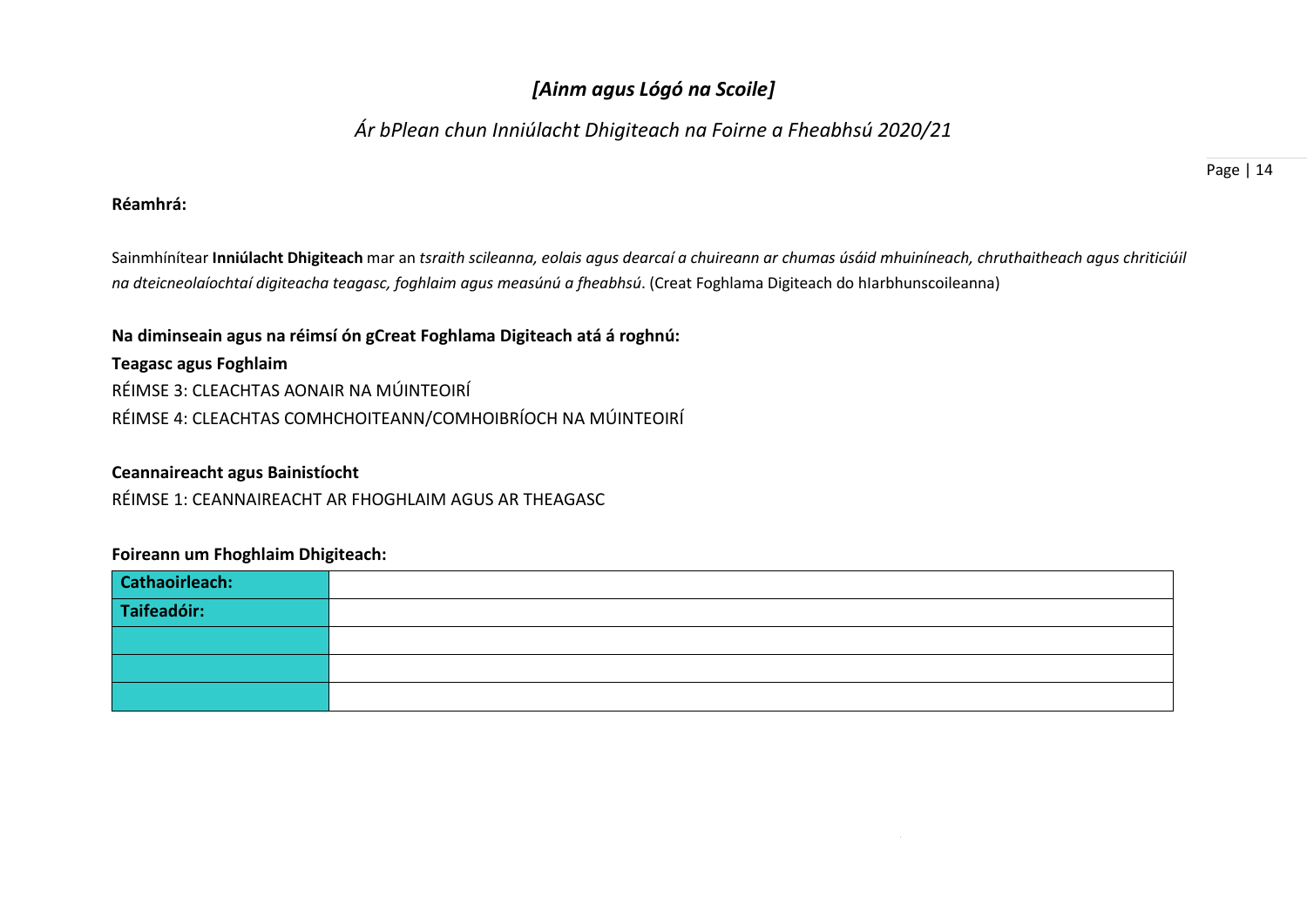### **1. Fócas an Phlean Inniúlachta Digití seo**

- Láidreachtaí / riachtanais scileanna digiteacha na foirne a aithint
- Deiseanna foghlama digití a aithint
	- Ssceideal beartaithe Foghlama Gairmiúla a fhorbairt
- Plean meastóireachta a fhorbairt

**Na diminseain agus na réimsí ón gCreat Foghlama Digiteach atá á roghnú (Féach Leathanach 5 – 11 den Chreat Foghlama Digiteach do hIarbhunscoileanna,** *Féach Aguisín 6***)** 

| <b>Teagasc agus Foghlaim</b> | RÉIMSE 3: CLEACHTAS AONAIR NA MÚINTEOIRÍ                     |         |  |
|------------------------------|--------------------------------------------------------------|---------|--|
| Caighdeán                    |                                                              | Ráiteas |  |
|                              |                                                              |         |  |
|                              |                                                              |         |  |
|                              | RÉIMSE 4: CLEACHTAS COMHCHOITEANN/COMHOIBRÍOCH NA MÚINTEOIRÍ |         |  |
|                              |                                                              |         |  |
| Caighdeán                    |                                                              | Ráiteas |  |
|                              |                                                              |         |  |

| Ceannaireacht agus Bainistíocht | RÉIMSE 1: CEANNAIREACHT AR FHOGHLAIM AGUS AR THEAGASC |         |
|---------------------------------|-------------------------------------------------------|---------|
| Caighdeán                       |                                                       | Ráiteas |
|                                 |                                                       |         |
|                                 |                                                       |         |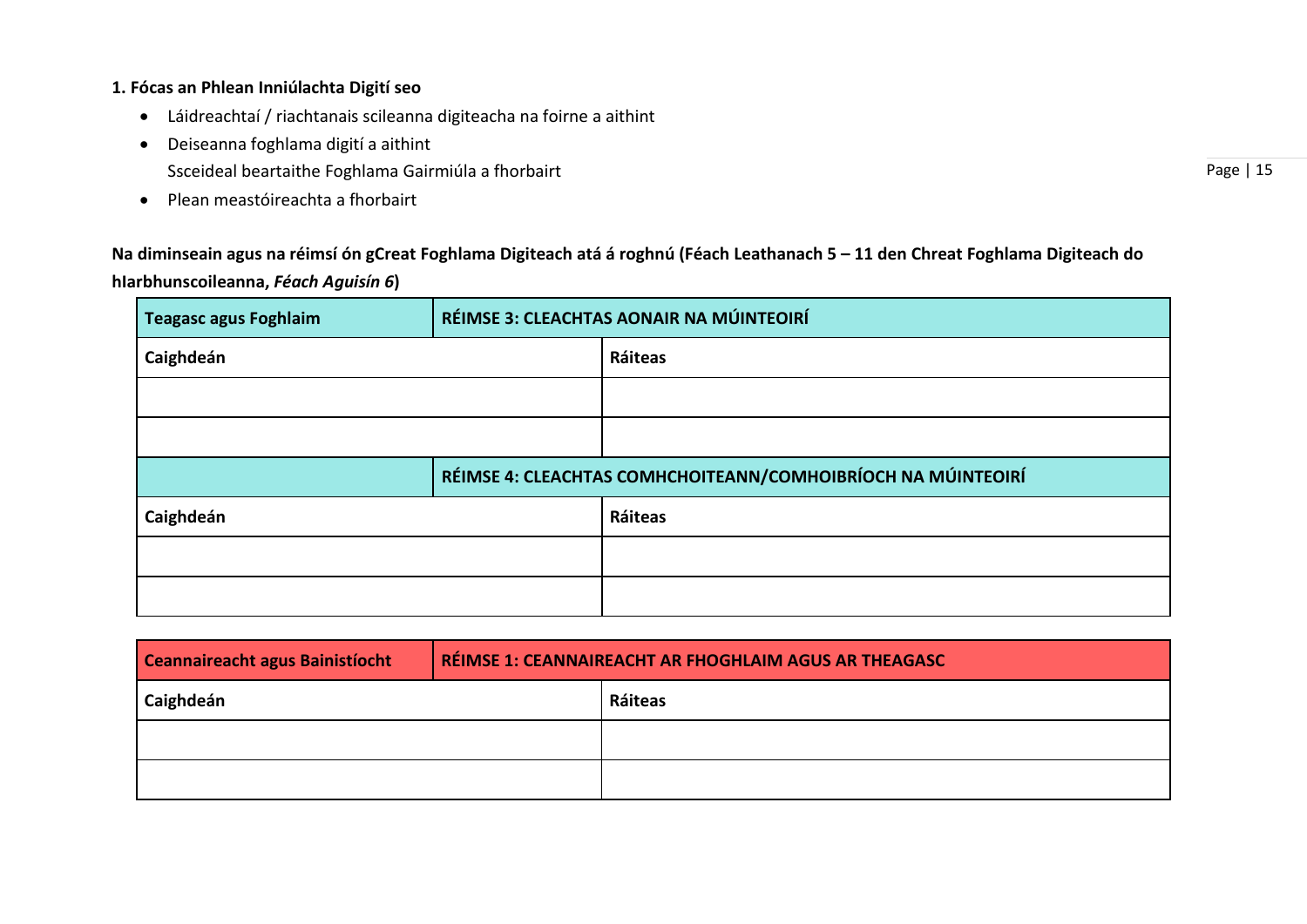# **1. Bailiú Sonraí:**

## **Plean chun iniúchadh a dhéanamh:**

|                                                           | Á stiúradh ag: | Cathain? | Cén chaoi? |
|-----------------------------------------------------------|----------------|----------|------------|
| <b>Iniúchadh Foirne Aonair</b>                            |                |          |            |
|                                                           |                |          |            |
| Fócasghrúpa Scoláirí                                      |                |          |            |
| Ceardlann na Roinne Ábhar                                 |                |          |            |
| Anailís sonraí                                            |                |          |            |
| <b>Tuairisc don Bhainistíocht</b><br>agus don Fhoireann * |                |          |            |

\*Tá teimpléad, a thairgeann treoir ar ábhar na tuarascála, le fáil in **Aguisín 4** den Chreat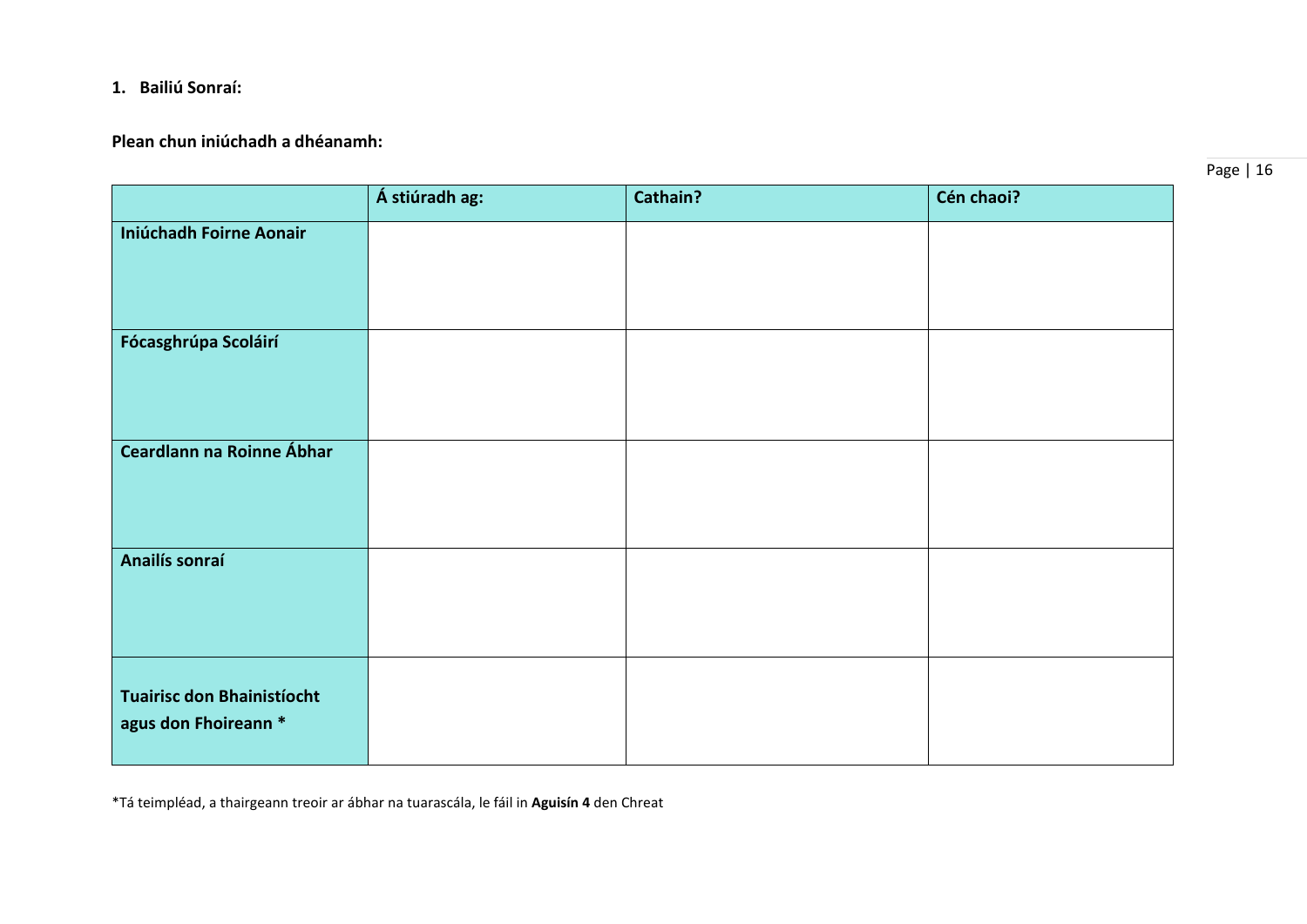**Seo achoimre ar ár láidreachtaí inniúlachta digití foirne ginearálta**

•

*(bunaithe ar na sonraí a bhailítear trí shuirbhé foirne, fócasghrúpaí scoláirí agus ceardlanna rannóige ábhair)*

|  | Page   17 |
|--|-----------|
|  |           |
|  |           |
|  |           |
|  |           |
|  |           |
|  |           |
|  |           |
|  |           |
|  |           |
|  |           |
|  |           |
|  |           |

**Seo achoimre ar ár riachtanais inniúlachta digití ginearálta foirne** *(bunaithe ar na sonraí a bhailítear trí shuirbhé foirne, fócasghrúpaí scoláirí agus ceardlanna rannóige ábhair)*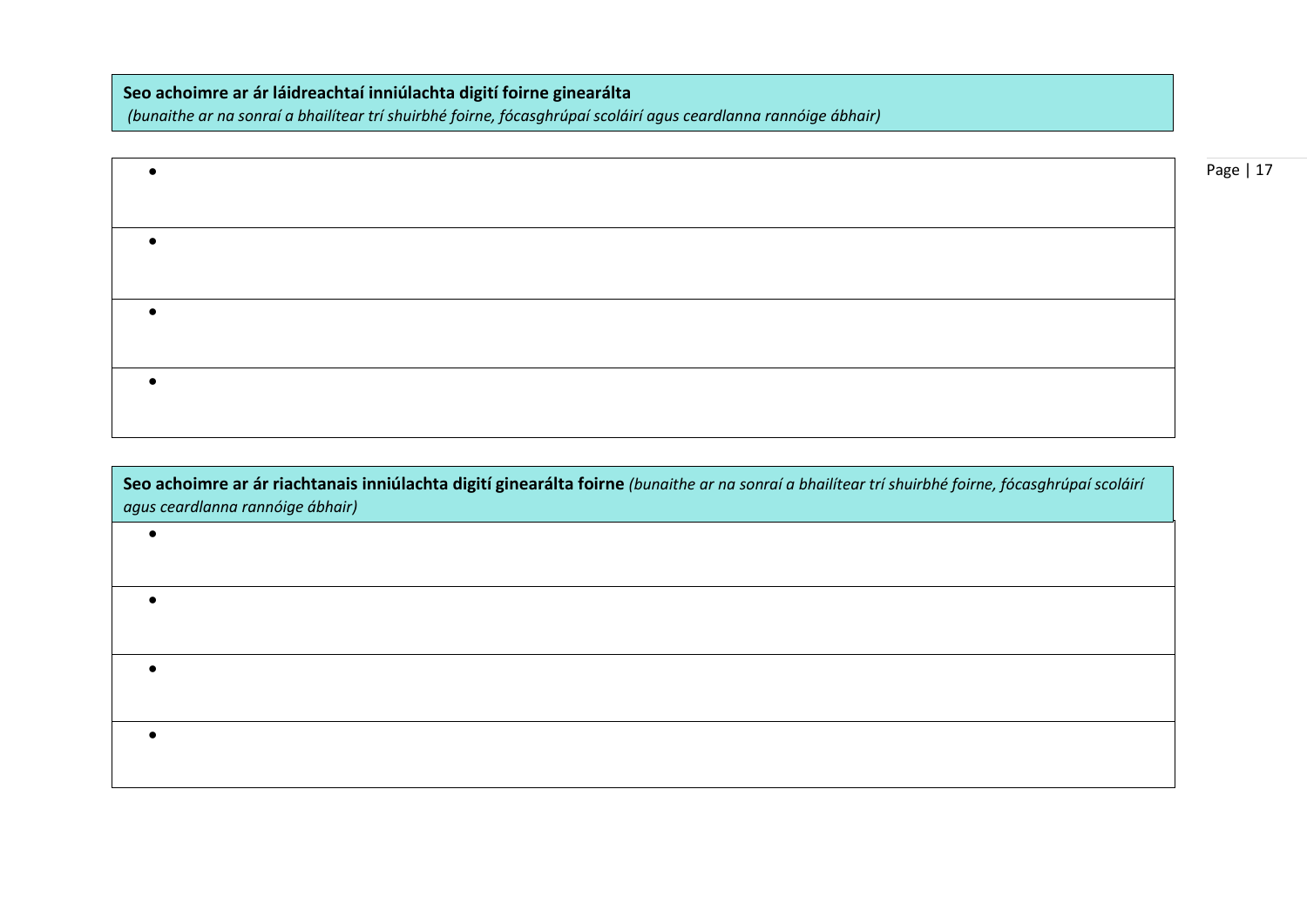### **3. Pleanáil Gníomhaíochta & Forfheidhmithe:**

# **Táimid chun díriú ar conas ár riachtanais inniúlachta digití a fheabhsú trí:**

Forbairt scileanna, eolais agus dearcaí múinteoirí a chuireann ar chumas úsáid mhuiníneach, chruthaitheach agus chriticiúil na

dteicneolaíochtaí digiteacha an teagasc, an fhoghlaim agus an measúnú a fheabhsú trí:

- a. Deiseanna foghlama digiteacha don fhoireann a aithint
- b. Sceideal don Fhoghlaim Ghairmiúil a fhorbairt agus a chur i bhfeidhm

Scrúdófar agus cuirfear réimse deiseanna san áireamh sa sceideal atá beartaithe, a bhféadfadh cuid díobh seo a leanas nó gach ceann díobh a áireamh:

- Foghlaim féin-threoraithe
- Breisoiliúint idir-rannach
- Ag leibhéal na scoile uile
- Gníomhaireachtaí seachtracha a aithint chun deiseanna foghlama a sholáthar ag leibhéal na scoile

# **Ár bPlean chun Inniúlacht Dhigiteach Foirne a fheabhsú 2020/21**

Ar an gcéad leathanach eile atá taifeadta againn:

- Na **spriocanna** feabhsúcháin atá leagtha síos againn
- Na **gníomharth**a a chuirfimid i bhfeidhm chun iad seo a bhaint amach
- **Cé atá freagrach as** ár bplean feabhsúcháin a chur i bhfeidhm, a mhonatóiriú agus a athbhreithniú
- Conas a dhéanfaimid **dul chun cinn** a thomhas agus **torthaí** a sheiceáil (critéir ratha)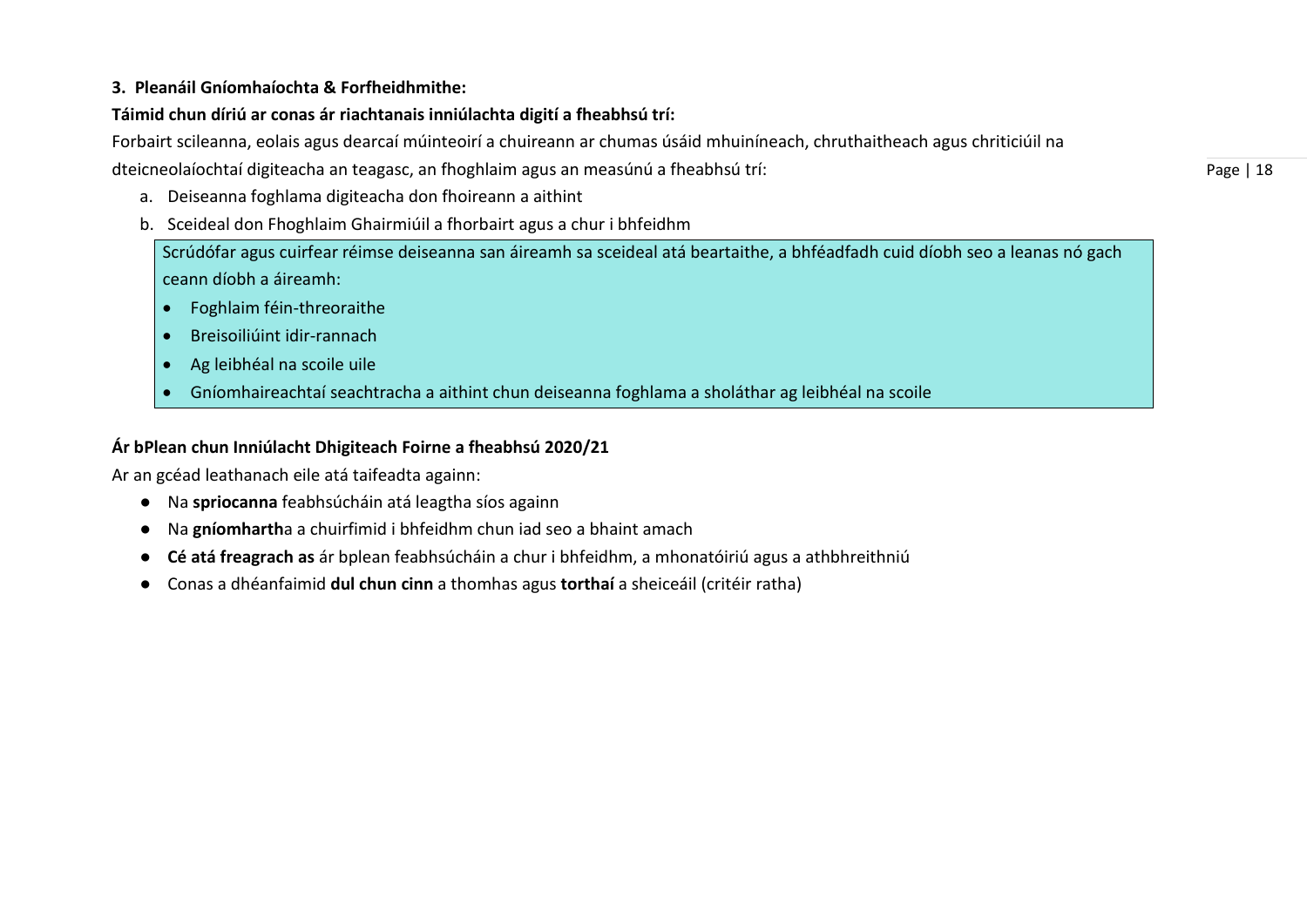# **Ár bPlean chun Inniúlacht Dhigiteach Foirne a fheabhsú 2020/21**

| <b>Fócas - Céard?</b> | <b>Critéir Ratha:</b> | Spriocghrúpa<br>(Foireann uile, Ranna<br>Ábhar, Múinteoirí<br>aonair agus araile) | Cathain? | Cén áit? | Éascaitheoir? | Modh(anna)<br>meastóireachta? |
|-----------------------|-----------------------|-----------------------------------------------------------------------------------|----------|----------|---------------|-------------------------------|
|                       |                       |                                                                                   |          |          |               |                               |
|                       |                       |                                                                                   |          |          |               |                               |
|                       |                       |                                                                                   |          |          |               |                               |
|                       |                       |                                                                                   |          |          |               |                               |
|                       |                       |                                                                                   |          |          |               |                               |
|                       |                       |                                                                                   |          |          |               |                               |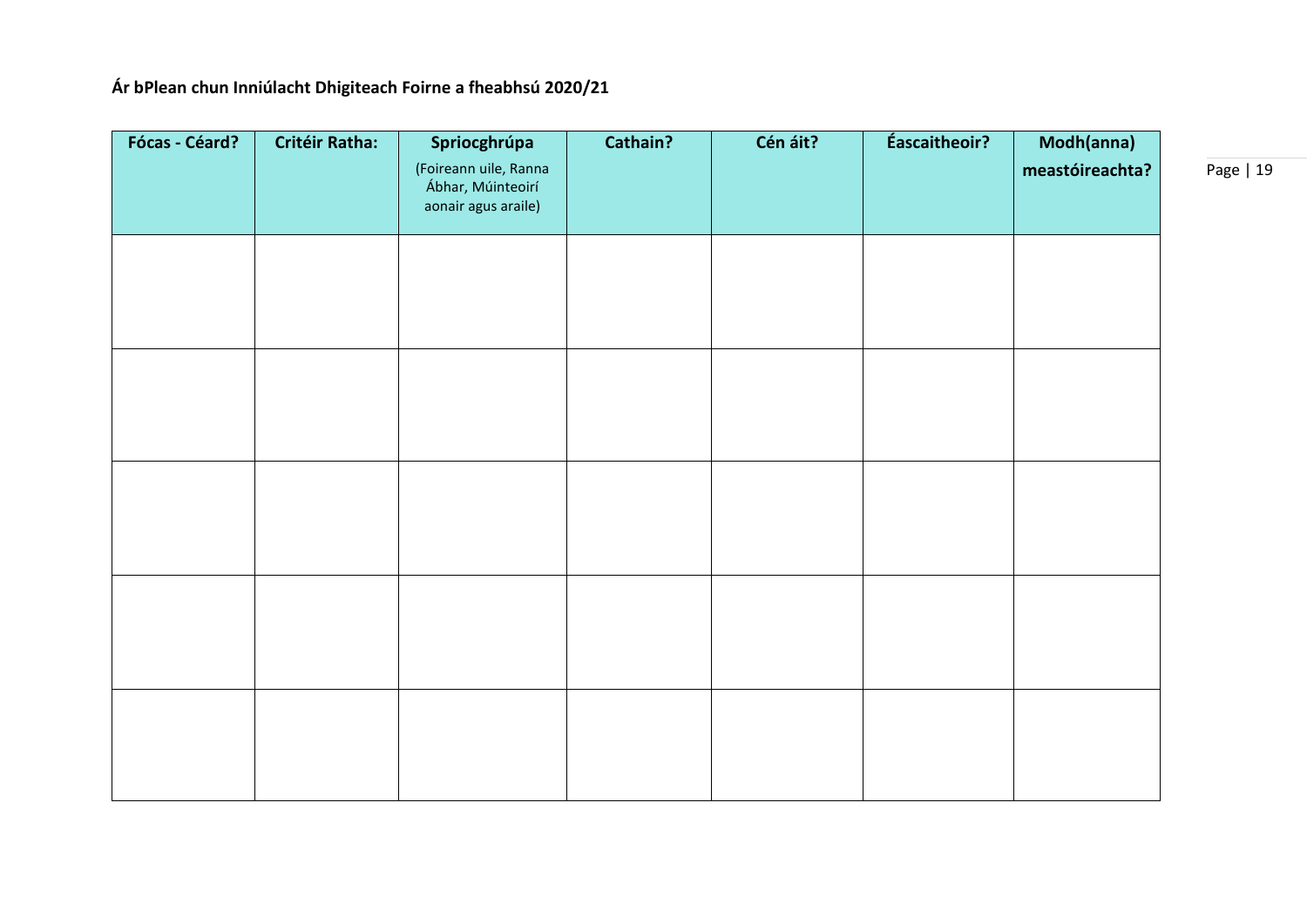# **Fógra don Fhoireann - Sceideal Imeachtaí Foghlama - Scoilbhliain 2020/2021**

| Lá/Mí/Bliain: | Ócáid: |
|---------------|--------|
|               |        |
|               |        |
|               |        |
|               |        |
|               |        |
|               |        |
|               |        |
|               |        |
|               |        |
|               |        |
|               |        |
|               |        |
|               |        |
|               |        |
|               |        |
|               |        |
|               |        |
|               |        |
|               |        |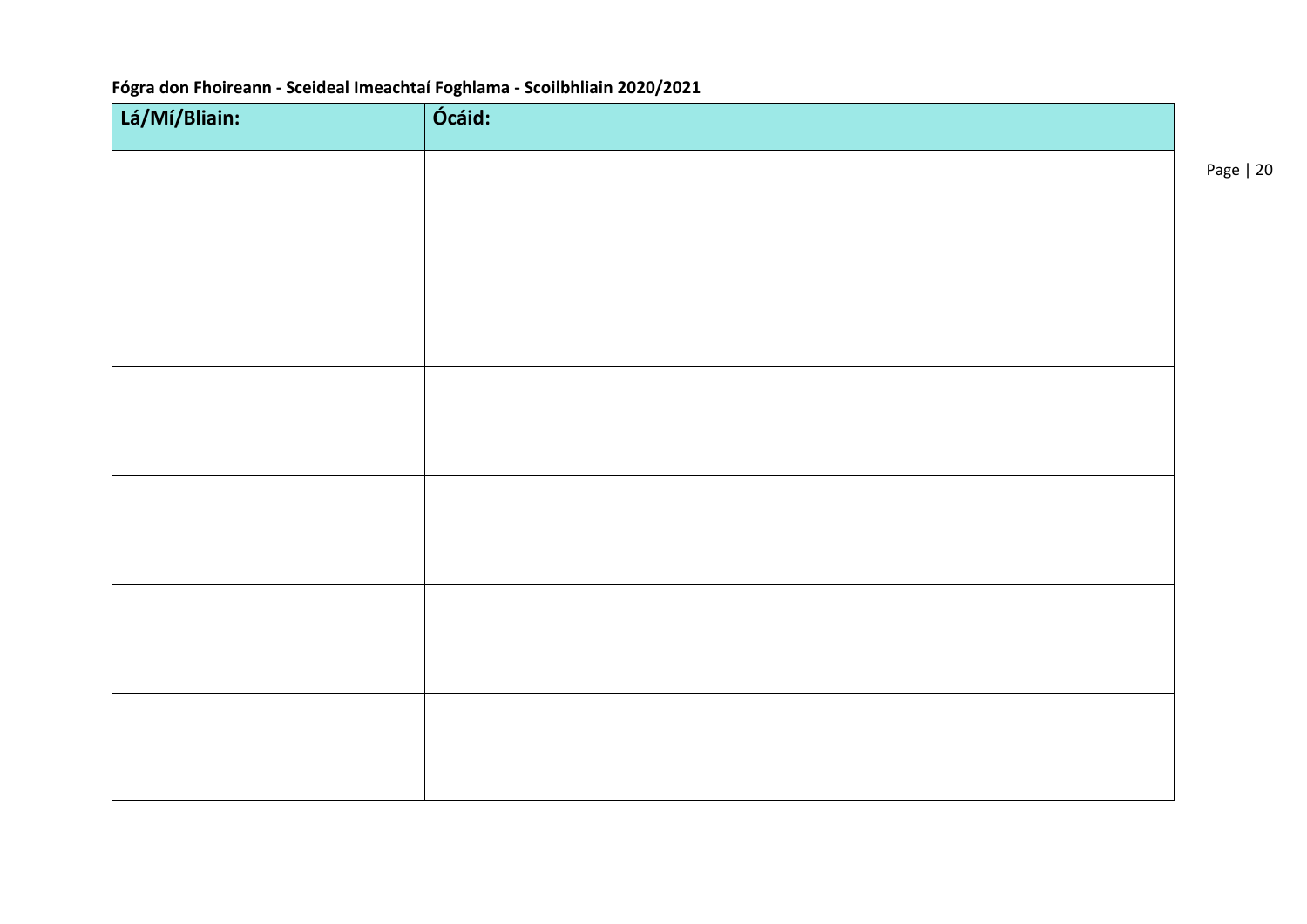#### **4. Plean Meastóireachta**

| Céard? | Cén chaoi? | Cathain? |
|--------|------------|----------|
|        |            |          |
|        |            |          |
|        |            |          |
|        |            |          |
|        |            |          |
|        |            |          |
|        |            |          |
|        |            |          |
|        |            |          |
|        |            |          |
|        |            |          |
|        |            |          |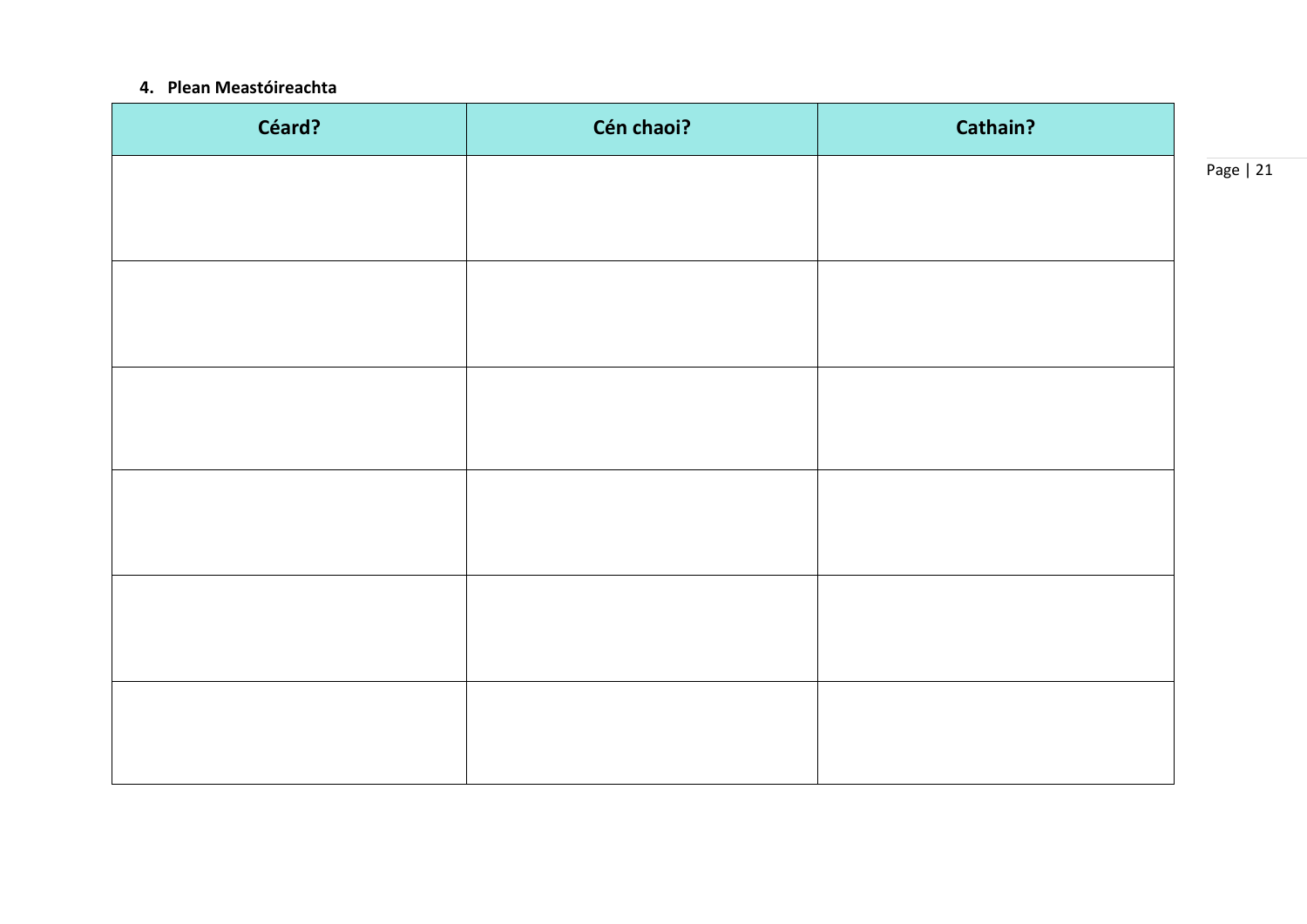### **Tuairisc - Torthaí Meastóireachta**

Is féidir an uirlis seo a úsáid chun cabhrú le pleanáil don scoilbhliain 2021/22

| Torthaí: | <b>Gníomh beartaithe:</b> |
|----------|---------------------------|
|          |                           |
|          |                           |
|          |                           |
|          |                           |
|          |                           |
|          |                           |
|          |                           |
|          |                           |
|          |                           |
|          |                           |
|          |                           |
|          |                           |